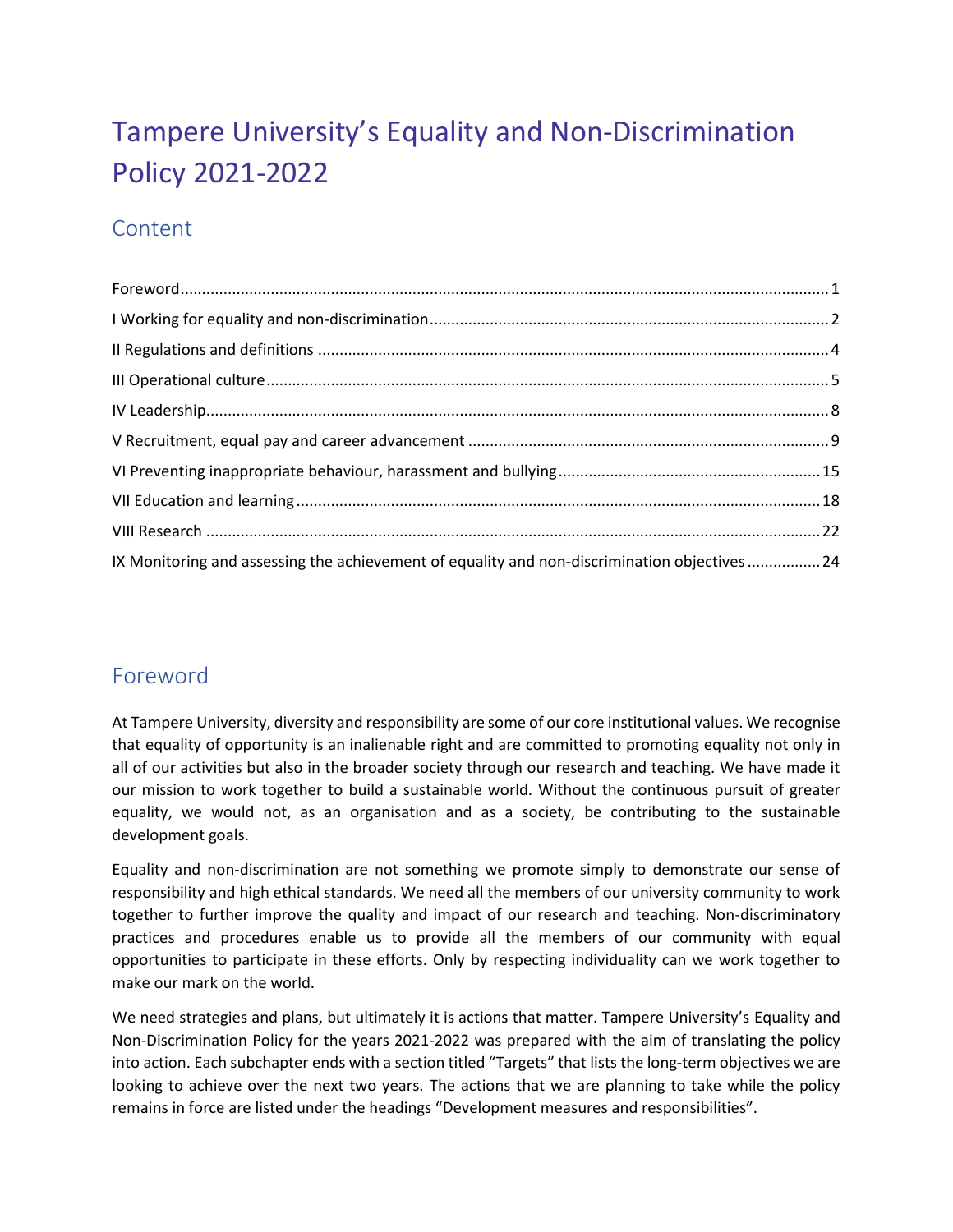This is an ambitious policy and will not become practice without a conscious effort. While this policy is a promise to strive towards greater equality, it is also an invitation to all the members of our community to contribute to the efforts and help us put the policy into practice. We will begin to monitor the implementation of this policy in the autumn of 2022. The faculties and service units have no time to lose. I encourage you all to read the policy and join the activities!

I want to take this opportunity to express my sincere thanks to the working group that coordinated the preparation of the policy<sup>1)</sup>, which included representatives of the University units, employee organisations and the student union TREY. The draft version was commented by the faculties, service units, the Cooperation Council and countless members of the university community. Now is the time to turn the policy into action.

In Tampere, Finland, on 15 April 2021

Mari Walls President

## <span id="page-1-0"></span>I Working for equality and non-discrimination

Tampere University and Tampere University of Applied Sciences constitute the Tampere Universities community that is committed to promoting equality, non-discrimination and cultural diversity in all its endeavours.

This policy was prepared to support the achievement of Tampere University's equality and nondiscrimination objectives. This policy highlights the University's legal obligations as regards equality and non-discrimination and promotes compliance with operational models that are in line with the University's strategy and support equality and non-discrimination. This policy defines both HR-related and operational objectives for the University as a workplace and as an educational establishment. The policy also includes the University's objectives for digital accessibility and physical accessibility.

Diversity is one of our core values as approved by the Board of Tampere University and shows in our respect for all people, disciplines and traditions. We encourage the members of the university community to collaborate and identify new opportunities. Our guiding principle is equality.

The University must provide all students, staff and other stakeholders with equal opportunities in terms of learning, research, participation and involvement. All the members of the university community have a duty to promote equality and non-discrimination.

<sup>1</sup> The working group comprised Juha Teperi (chair), Niina Puronurmi (secretary), Kaija Aaltonen, Alexander Efimov, Jenna Ilomäki, Laura Kaipia, Ulla Kampman, Johanna Katajamäki, Jenni Kuuliala, Minna Leinonen, Ella Meriläinen, Ritva Nätkin, Anna Rastas, Elisa Sinikallio, Jarkko Valjakka, Taina Vimpari and Veli-Matti Värri.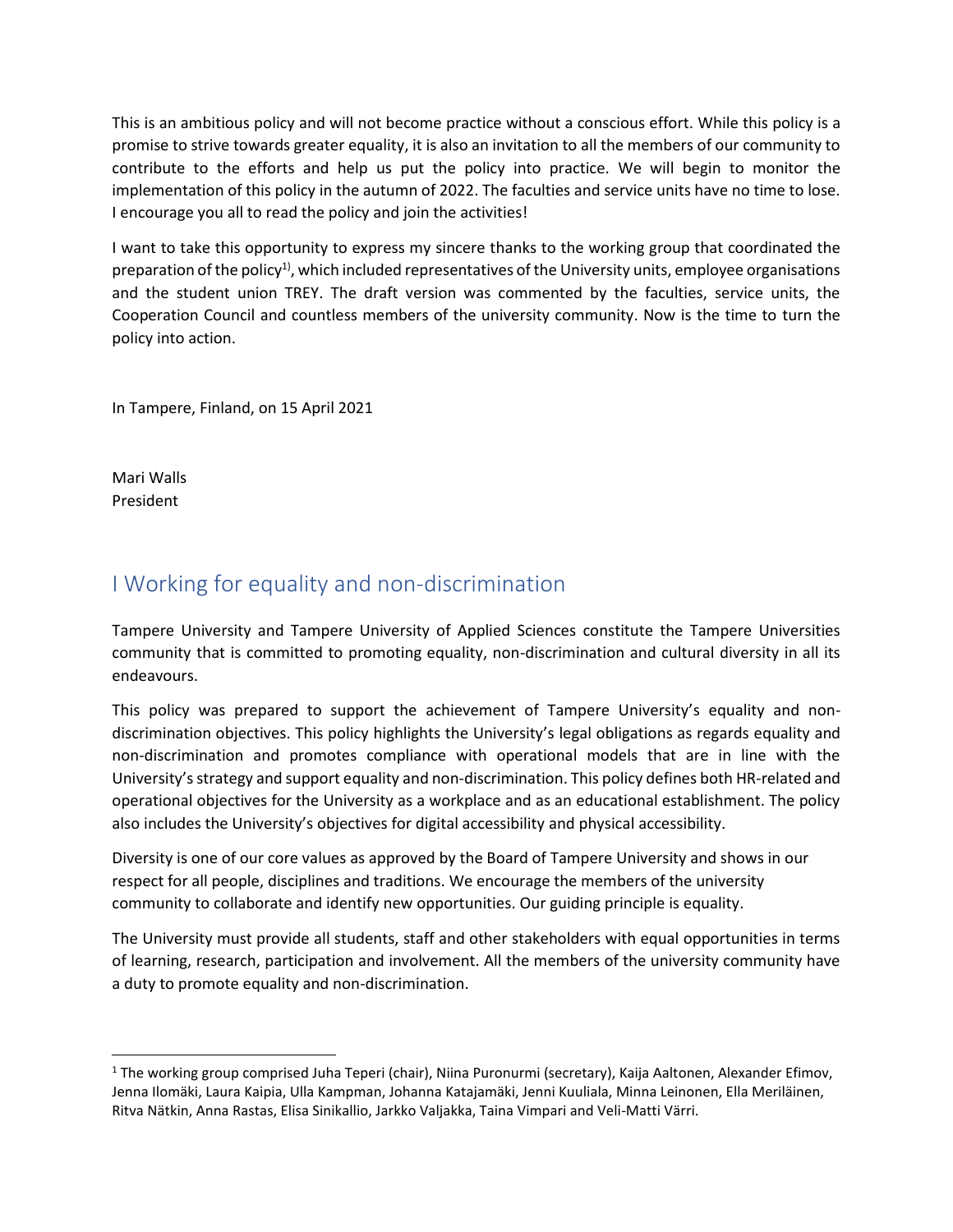The University creates a campus culture, working conditions and procedures that recognise the value of diversity and apply to recruitment and the making of decisions that affect staff. The actions taken to support equality and diversity must be effective, appropriate and proportionate to the circumstances and the available resources.

All the documents and other materials published by the University must be as accessible as possible. In our communications, we will also make an effort to provide timely information in English.

The University has an Equal Opportunities Committee which is responsible for monitoring the implementation of this policy and for taking steps to promote equality across the University. The Equal Opportunities Committee, which is appointed by the president of Tampere University to serve a two-year term, is tasked with preparing proposals and issuing statements concerning the fulfilment and development of equality and non-discrimination across the University. The Equal Opportunities Committee communicates equality-related topics to the university community. Staff and students can send ideas and comments relating to the activities to promote equality and non-discrimination by email to the Equal Opportunities Committee at [yhdenvertaisuus.tau@tuni.fi.](mailto:yhdenvertaisuus.tau@tuni.fi) They are also invited to contact the Equal Opportunities Committee with any questions or issues relating to equality and nondiscrimination. The Equal Opportunities Committee maintains dialogue and collaborates with the university community and especially taps into the expertise of those who represent different minority groups. The Equal Opportunities Committee enables the members of the university community to participate in the activities through the medium of English. All the members of the university community are able to put themselves forward as candidates for membership in the Equal Opportunities Committee when a new term of office is approaching. The president will decide the final composition when appointing the Equal Opportunities Committee.

The University monitors progress towards greater equality and non-discrimination and the implementation of the agreed measures on a regular basis. The expertise of the members of the university community will be utilised to assess the current state of equality, non-discrimination and accessibility at the University.

In addition to legal requirements as regards equality and non-discrimination, this policy establishes further objectives and measures for promoting equality of opportunity at different stages and organisational levels and identifies the persons responsible for taking these measures. Measures for improving both digital and physical accessibility are also discussed in this policy. The faculties and other University units will be expected to include the measures set out in this policy in their own HR plans. The student union of Tampere University has drawn up its own equality policy.

The Equal Opportunities Committee will monitor and assess the achievement of the objectives every two years and report to the University management. This policy and the monitoring thereof will help to ensure that the University's activities meet appropriate quality standards.

This policy has been widely circulated for comment within the university community, and a large number of comments was provided on the draft version. While it has not been possible to include all the comments in this document, all input is valuable and supports the implementation of this policy. The new Equal Opportunities Committee will maintain close collaboration with the university community.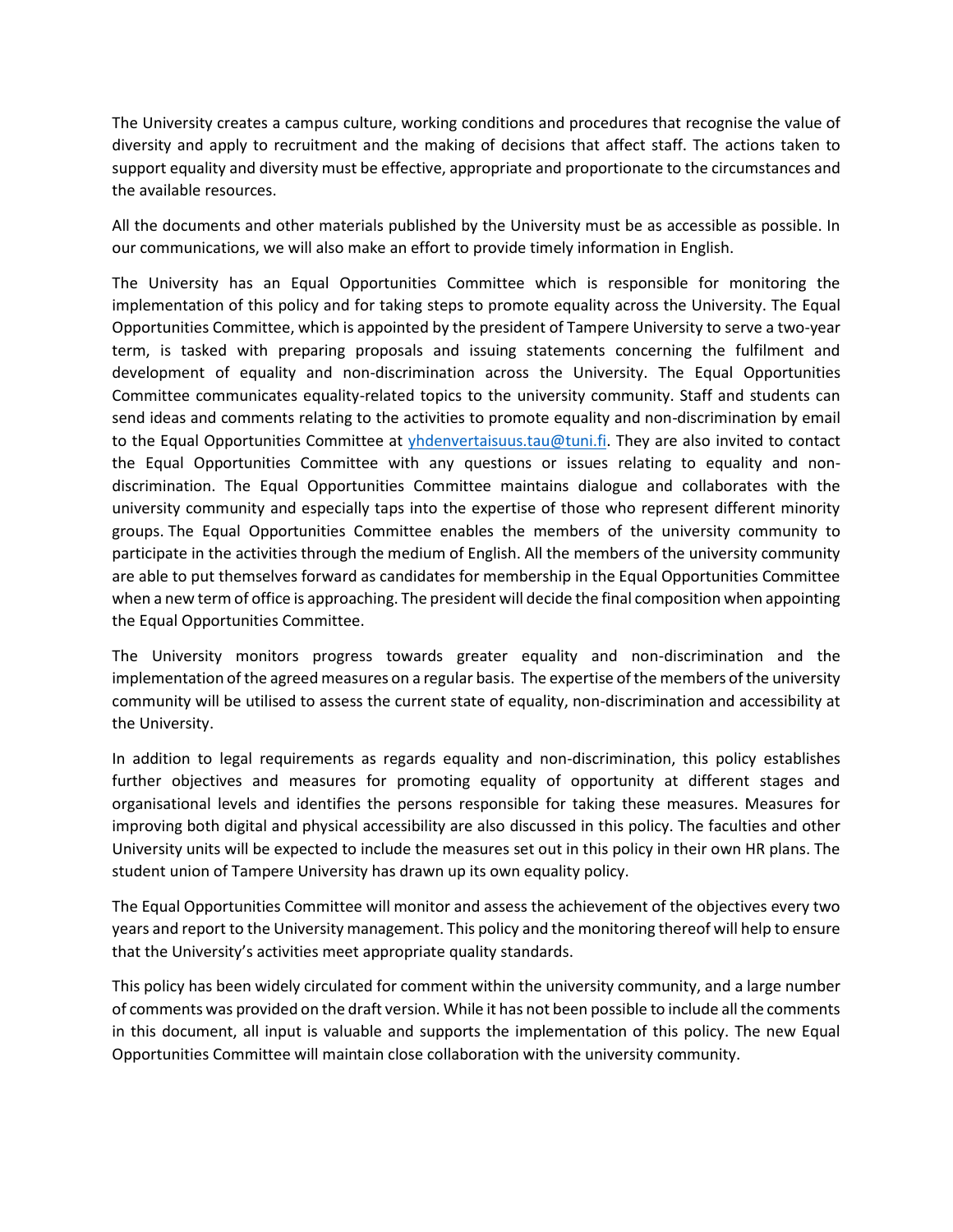The *targets* defined in this policy are long-term objectives. The *measures* listed in this policy are the actions we will take to meet the objectives before this policy expires.

## <span id="page-3-0"></span>II Regulations and definitions

**The Non-Discrimination Act** prohibits discrimination on the grounds of age, origin, nationality, language, religion, belief, opinion, political activity, trade union activity, family relationships, state of health, disability, sexual orientation or other personal characteristics. Besides direct and indirect discrimination, the Act prohibits harassment, the denial of reasonable accommodations, and the giving or instructions or orders to engage in behaviour that would result in discrimination. The **Criminal Code of Finland** (chapter 11, paragraph 10) prohibits the publication, dissemination or otherwise making publicly available information, an expression of opinion or another message where a certain group is threatened, defamed or insulted on the basis of race, skin colour, birth status, national or ethnic origin, religion or belief, sexual orientation, disability or other comparable grounds.

The purpose of the **Act on Equality between Women and Men** is to prevent gender-based direct and indirect discrimination and promote equality between women and men. It also prohibits discrimination based on gender identity and gender expression.

Under the Constitution of Finland, the Act on Equality between Women and Men (sections 5 and 5a), the Non-Discrimination Act (section 6) and the Employment Contracts Act, employers and education providers are required to take action to promote equality and non-discrimination and eliminate discrimination and harassment.

As set out in section 41 a of the Universities Act (558/2009), students have the right to study in a safe environment. A university may adopt a code of conduct or other regulations to protect the safety of the university community. A safe environment for working and learning also means an environment that is free from harassment and discriminatory treatment.

Finland ratified the **United Nations Convention on the Rights of Persons with Disabilities** in 2016. The parties to the Convention undertake to eliminate discrimination against persons with disabilities so that they enjoy full equality under the law. Article 24 protects the right to education of persons with disabilities and Article 27 their right to work on an equal basis with others.

Discrimination means treating a person or a group differently from others who are in a similar position for an unlawful reason. The prohibited grounds of discrimination are listed above. Discrimination is prohibited regardless of whether it is based on a fact or an assumption concerning the person in question or someone else.

The University is also committed to preventing **multiple discrimination**, which occurs when a person is discriminated against for more than one reason. The combined negative effects can result in a discrimination experience that differs from discrimination occurring on the basis of a single ground. Sexual and gender-based **harassment** is a form of discrimination as referred to in the Act on Equality between Women and Men.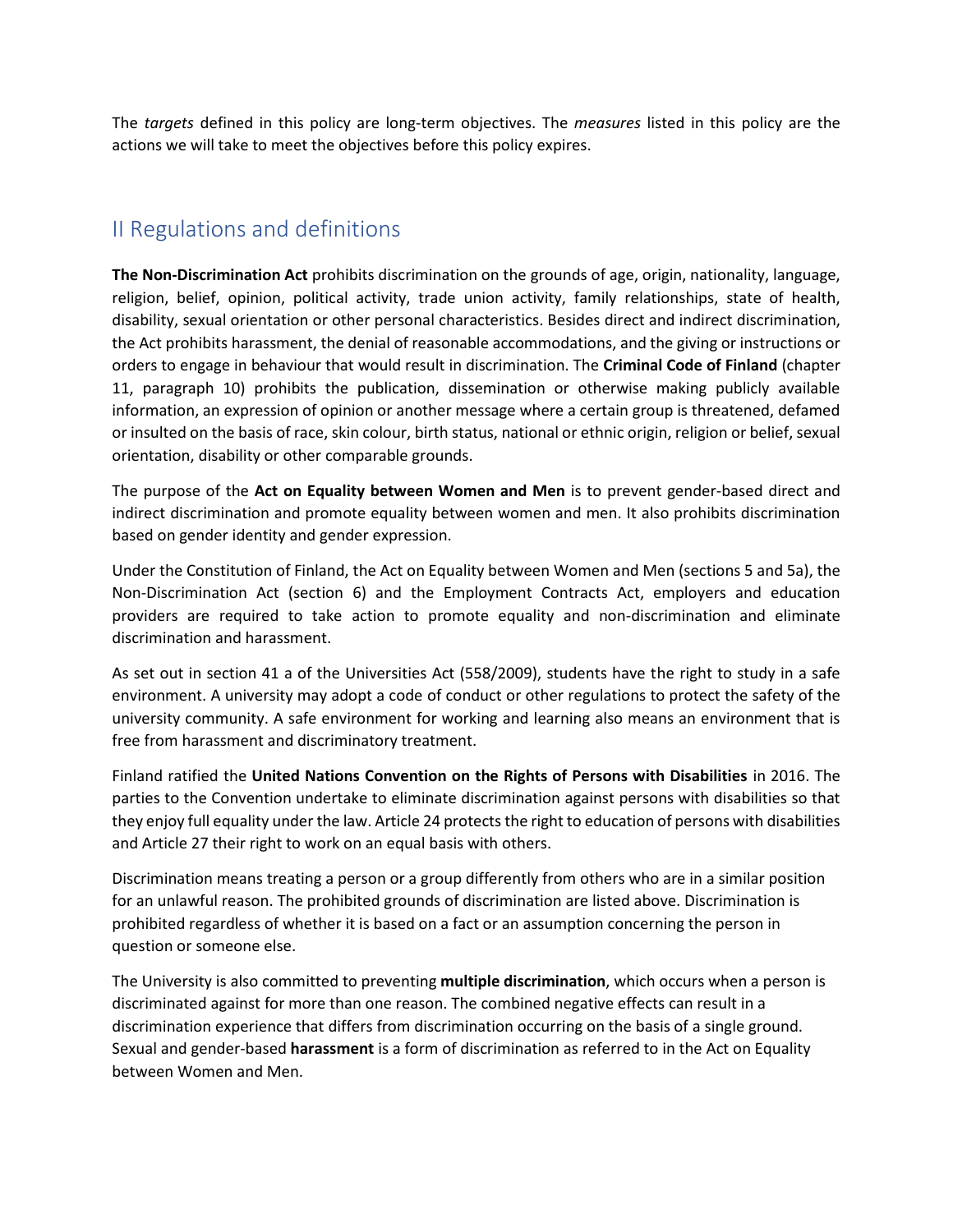**Besides fulfilling our legal obligations**, we are committed to creating a **genuinely diverse** campus environment and providing equal opportunities for all. To achieve the objectives set out in this policy, we need to not only promote equality, non-discrimination and physical and digital accessibility but also identify related barriers and integrate equality and diversity into our everyday practices.

<span id="page-4-0"></span>The University's related guidelines are available on th[e intranet.](https://intra.tuni.fi/en/handbook?page=2673&search=ep%C3%A4asiallinen)

## III Operational culture

Tampere University has established policies and procedures for preventing discrimination and harassment, providing early support and responding to inappropriate behaviour. We have an action plan for occupational health and safety, which also includes objectives and activities for promoting mental health and well-being among students.

The University has a duty to promote equality and non-discrimination not only within the University but also beyond organisational boundaries through teaching and research that deliver impact for society.

### **Target**

We will actively identify structures and processes that perpetuate inequality. We will create operational models for addressing and eliminating discriminatory and unequal practices. We will review structures and processes that perpetuate inequality across the University, including decision-making processes and related preparations and the information systems used by the University. We will ensure that both the current state of equality and the steps taken by the University to address potential problems are covered when communicating about equality-related topics.

We will work to raise awareness of equality and non-discrimination and develop expertise and other tools for promoting equality and non-discrimination as part of our research and teaching activities.

We will use gender-neutral language and refrain from making any disparaging comments about marginalised groups, such as ethnic minority groups, people from different cultures, or people with a disability. When assessing whether a term is offensive, we will consider the meaning of the term to the group it refers to.

We will promote physical and digital accessibility to ensure the campus premises are accessible to all and offer all students and staff equal opportunities for participation. Our campuses, campus facilities and virtual learning environments will be accessible.

We will engage in closer collaboration across the Tampere Universities community to promote equality and non-discrimination. We will step up the efforts to promote equality and non-discrimination in collaboration with internal stakeholders.

All the members of our university community are free to choose their gender identity. When assessing the meanings associated with ethnicity and racial identities and categorisations, it is important to refrain from making assumptions. When relevant, the meaning of these terms should be discussed with members of the university community who self-identify with these minorities or groups.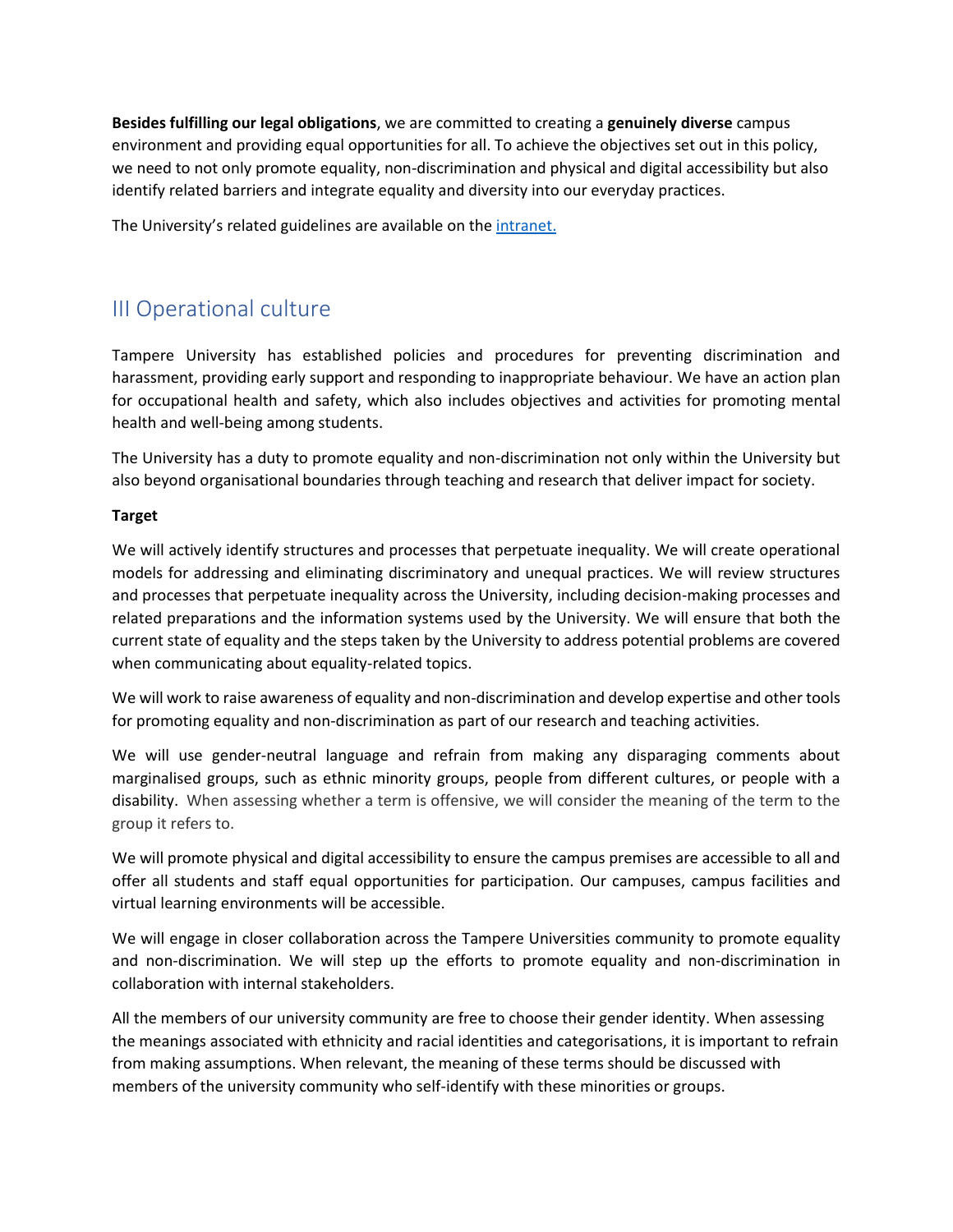We will review the regulations, guidelines, plans and other documents governing our operations to make sure they do not include any provisions that treat individuals differently. If such provisions are discovered, we will revise the regulations, guidelines and plans. When new documents are drawn up, a special focus will be placed on ensuring the measures included therein are not discriminatory in their application or effect. As for the University Regulations and other key regulations, we will carry out a Gender Impact Assessment as well as evaluate whether the regulations are likely to have other discriminatory impacts on different people. Other guidelines and plans will also be assessed to ensure they do not include practices that are directly or indirectly discriminatory.

Equality and non-discrimination are topics that cut across all our communications and marketing activities. Our communications, online services, documents and other materials must be accessible to all. We invest in timely communication both in Finnish and in English.

Individuals whose working language is Finnish or some other language must be treated equally under the language policy of our diverse University. We aim to ensure that essential information is available both in Finnish and English at the same time.

Tampere University will adhere to the jointly drawn up principles for creating a safer space to provide safe spaces for all the members of our community for learning, working, research and free-time activities.

When we carry out activities that generate knowledge and conduct commissioned research, information about gender will be processed in a manner that ensures it can be utilised when planning and assessing the activities we undertake to promote equality and non-discrimination.

National reporting and information systems currently include only binary gender identity options. The University's internal surveys will be developed to ensure that non-binary gender identity options are included and that respondents also have the option not to disclose their gender. The goal is that changing one's gender marker and name as they appear in the University's systems will only require a notification.

### **Development measures and responsibilities**

The results of staff well-being surveys, workplace surveys and student surveys will be utilised to foster a diverse and pluralistic campus culture. Gender and staff group or the stage of one's studies are always included as standard demographic variables in surveys and reports. In addition to these, information about other relevant background variables will be examined. In accordance with the principles of research ethics, it will not be possible to identify individual respondents when the results are reported. When exploring the meaning of ethnicity, racial identities and other categorisations, it is important to ensure this type of information is provided voluntarily and that the information is processed in compliance with data protection laws.

We will look into the measures taken to ensure international students and staff have opportunities for participation in the faculties. The encourage participation and involvement, we will identify and implement good practices.

### *Responsibility: faculties; Equal Opportunities Committee*

We will determine whether it is necessary to appoint one or more equality and non-discrimination representatives who would be supported by the Equal Opportunities Committee.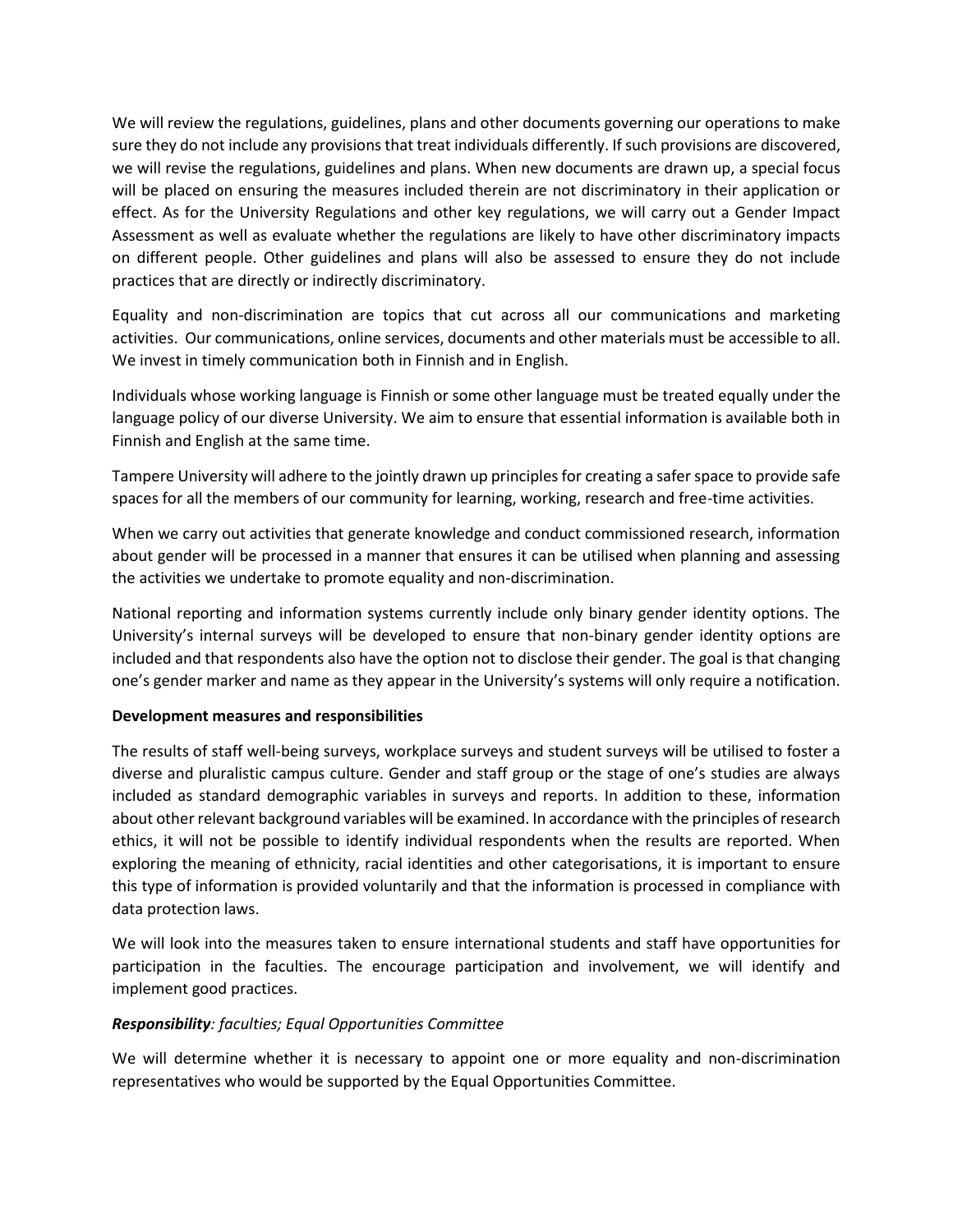### *Responsibility: University management*

Clear campus signage improves accessibility. We will improve the accessibility of the campuses and learning environments so students with a disability can attend classes unassisted. Staff will receive training for creating accessible learning environments. In 2021, the Facilities Management unit will assess the accessibility of the campus buildings, especially for persons with a hearing impairment, a vision impairment or reduced mobility. For example, the Threshold Association (Kynnys ry) will be consulted in the process, if necessary. Based on the results, we will draw up a proposal and a budget for the alterations that are needed to improve accessibility. Renovations will be carried out in 2022. Accessibility will be considered when the existing facilities are renovated or new ones are built.

### *Responsibility: Facilities Management; HR*

The diversity of campus users will be considered when designing the facilities. In 2021, Facilities Management will map out the bathroom facilities located in the non-restricted campus premises to identify the necessary alterations that must be made to ensure that there is a gender-neutral toilet in each campus building. The renovations will be completed in 2022. Gender neutrality will be taken into account where possible when planning future renovation and construction projects.

### *Responsibility: Facilities Management; operative management*

Tampere University takes part in Pride events and flag flying each year.

### *Responsibility: Equal Opportunities Committee*

The Equal Opportunities Committee organises training and events for discussing equality and nondiscrimination questions.

### *Responsibility: Equal Opportunities Committee*

The training sessions and events hosted by the University are physically and digitally accessible.

### *Responsibility: HR; education providers*

The University and the student union communicate about equality and non-discrimination issues across the organisation as part of their own activities. The Equal Opportunities Committee supports the University and the student union in communicating about equality and non-discrimination.

### *Responsibility: Equal Opportunities Committee; Communications; student union*

Principles for creating a safer space will be drawn up in collaboration with the university community in 2021. The University will ensure all the members of the university community are aware of these principles, for example, by organising training sessions. We will communicate openly about the safer space principles and make them easily available on the intranet.

### *Responsibility: Occupational Safety Committee; Equal Opportunities Committee*

When communicating with internal and external audiences, the University will refrain from discriminating against individuals and take social and cultural diversity into consideration. When speaking in public on behalf of Tampere University, the members of the university community may not,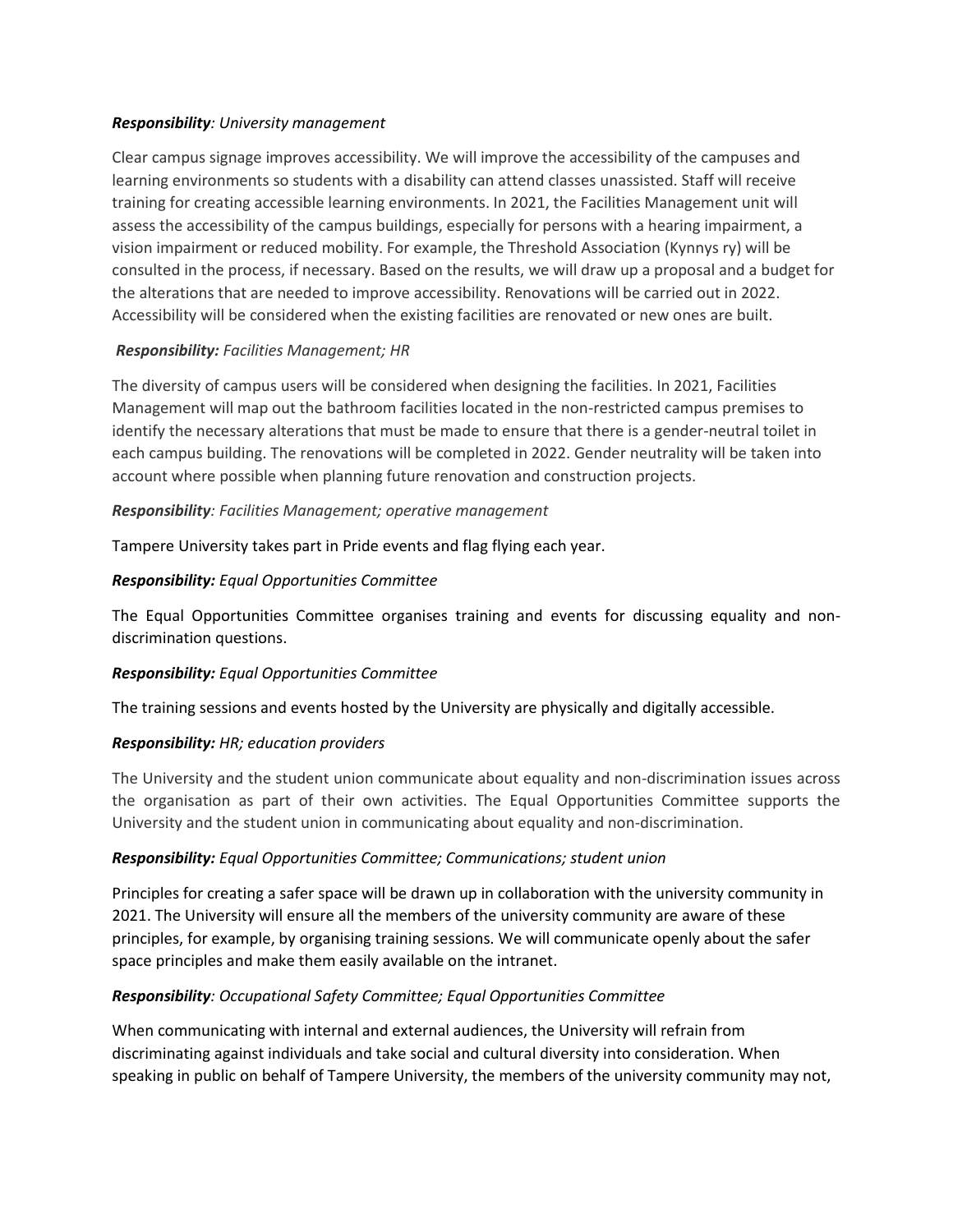for example, make negative statements that constitute slander as referred to in the Criminal Code of Finland.

#### *Responsibility: university community*

The University will carry out a pilot project to assess the gender impact of the University Regulations and other key regulations. A similar assessment may also be completed to evaluate whether these regulations are likely to have other discriminatory impacts on different people.

### *Responsibility: administrative bodies*

The University will establish a language policy. The Equal Opportunities Committee will assess the implementation of the language policy.

<span id="page-7-0"></span>*Responsibility: University management; Equal Opportunities Committee*

## IV Leadership

Effective leadership supports the members of our university community as they work towards our strategic goals. The goal of leadership is to ensure all staff members feel they are treated fairly and equally and are not discriminated against.

Leadership also includes a duty to make sure all the members of the university community are able to make their voices heard and raise concerns relating to equality and non-discrimination and can be sure that their concerns and development suggestions will be duly addressed and processed. All supervisors have a key role in promoting equality and non-discrimination.

The University's regulations, guidelines, plans and other documents governing our operations set out the principles of leadership and help to ensure no members of the university community are discriminated against. When regulations, guidelines and plans are prepared, it is important to carry out a separate assessment to ensure they do not include any indirectly discriminatory provisions.

Besides these minimum requirements, good leadership enables the members of the university community to seek professional development and ensures they have opportunities for participation and involvement.

### **Legal obligations**

Under the Act on Equality between Women and Men (section 8), "the action of an employer shall be deemed to constitute discrimination if the employer manages the work, distributes tasks or otherwise arranges the working conditions in such a way that one or more employees find themselves in a less favourable position than other employees on the basis of gender."

Under the Non-Discrimination Act (section 16), a person may not be treated less favourably or experience other negative consequences because he or she has appealed to a right or an obligation laid down in the Non-Discrimination Act, taken part in investigating a matter concerning discrimination or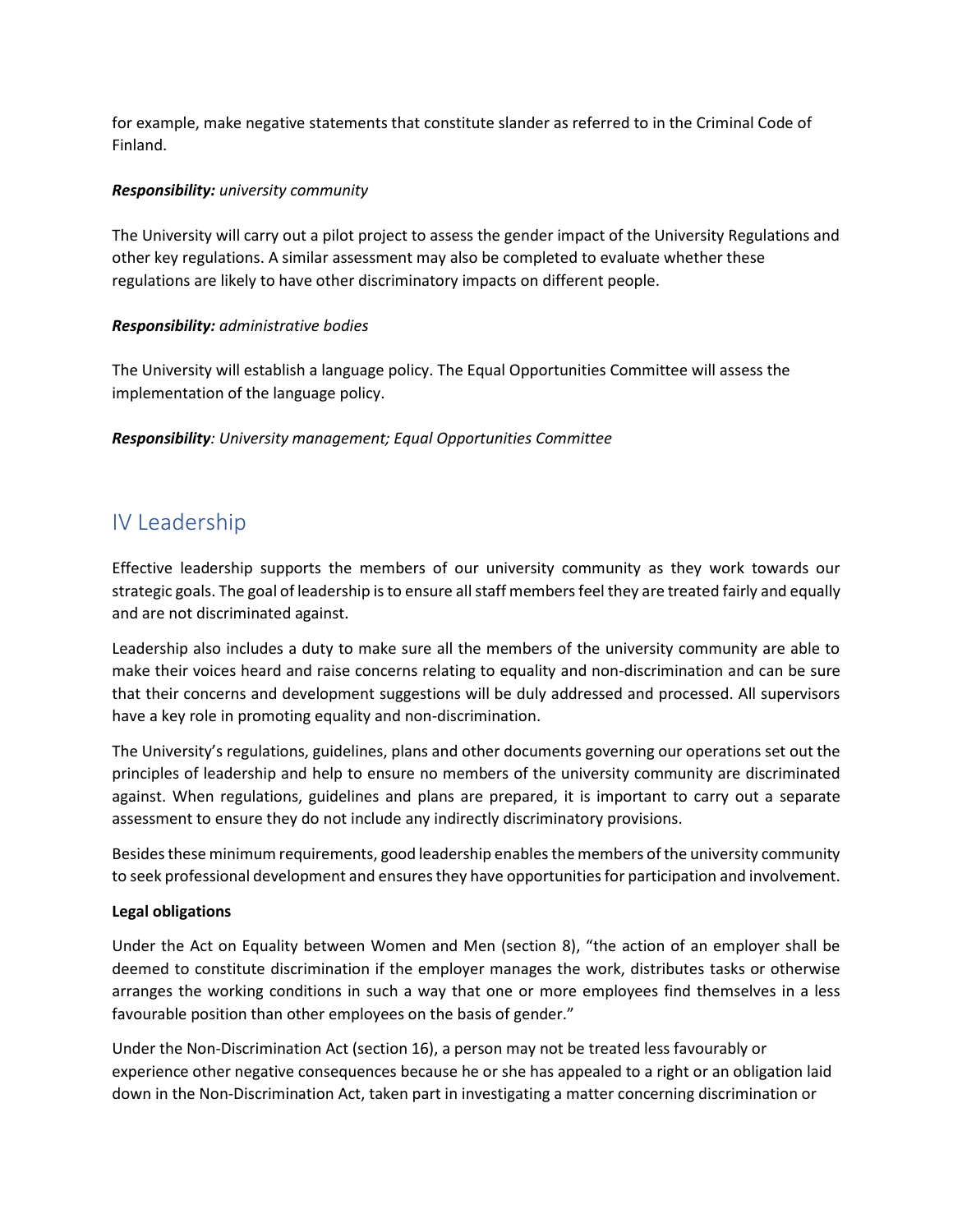taken other measures to prevent discrimination. Section 8 a of the Act on Equality between Women and Men also prohibits this type of action: "The action of an employer shall be deemed to constitute discrimination if a person is given notice or otherwise treated less favourably after they have appealed to a right or an obligation laid down in the Act or taken part in investigating a matter concerning gender discrimination."

### **Target**

The role of leadership in creating a diversity-sensitive organisation includes the cultivation of understanding, approval and appreciation of our differences while also taking into account the opportunities and challenges of diversity.

Supervisors will act responsibly to foster and maintain an operational culture that embraces diversity and equality and encourages participation and involvement. We are continuously working to develop and improve leadership and supervision.

All the members of our community have the right to work in a safe environment and be accepted for who they are. They are entitled and obligated to address inequality and discrimination that they witness. We take into account gender diversity and the implications of different social positions, especially those leading to marginalisation, for equality and non-discrimination. Gender is a complex concept that goes beyond a binary framework. Gender diversity is an umbrella term that encompasses all the different gender minorities and majorities.

### **Development measures and responsibilities**

We will ensure that employees who hold a supervisory position take part in leadership training where equality and non-discrimination themes will be discussed.

### *Responsibility: operative management; HR*

The employer and all the members of the university community must immediately address any problems which they detect, or which are brought to their attention, that are not in line with the principles of occupational health and safety or equality and non-discrimination. We will ensure that all the members of our community know what to do if they experience or witness discrimination.

### *Responsibility: staff; students; HR; occupational health and safety organisation*

We will support the building of diversity awareness and age management skills and prevent discrimination by offering professional development opportunities and staff training. Training on diversity management will be provided to leaders and supervisors.

<span id="page-8-0"></span>*Responsibility: operative management; HR*

## V Recruitment, equal pay and career advancement

As an employer, the University provides all staff with equal opportunities for career advancement and an equal work environment. The University must develop the working conditions so that they are suitable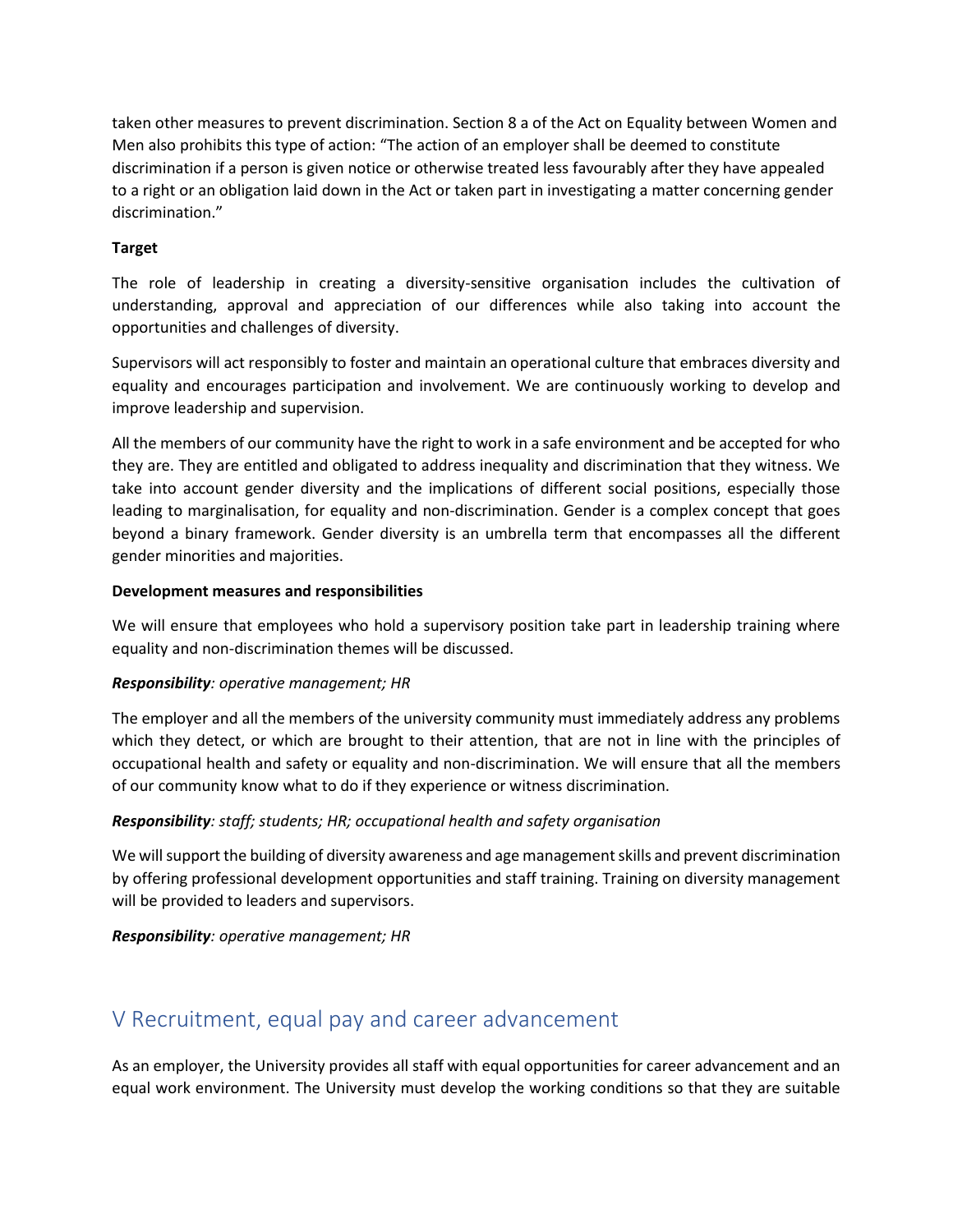for all regardless of gender. To help employees maintain a balance between work and family, we will pay particular attention to work arrangements and take measures to prevent gender discrimination before it happens.

### Staff recruitment

### **Legal obligations**

Under section 6 of the Act on Equality between Women and Men, employers "must act in such a way that job vacancies attract applications from both women and men and promote the equitable recruitment of women and men in the various jobs and create for them equal opportunities for career advancement". Under section 6 c, employers must "take pre-emptive action against all discrimination based on gender identity or gender expression".

As set out in section 8.1, paragraph 2 of the Act of Equality between Women and Men, "the action of an employer shall be deemed to constitute discrimination prohibited under this Act if the employer, upon employing a person or selecting someone for a particular task or training, bypasses a more qualified person of the opposite sex in favour of the person chosen, unless the employer's action was for an acceptable reason and not due to gender or unless the action was based on weighty and acceptable grounds related to the nature of the job or the task."

The Non-Discrimination Act also highlights other social divisions that may be barriers to employment or career advancement. Under section 5, employers are required to develop working conditions, recruitment processes and the decision-making processes that affect staff. These development measures must be effective, appropriate and proportionate, considering the operational environment, resources and other circumstances.

Under section 15 of the Non-Discrimination Act, employers are obligated to make reasonable adjustments to offer a person with a disability an equal opportunity to access education, gain employment, perform job tasks and progress in his or her career. As set out in the United Nations Convention on the Rights of Persons with Disabilities (Article 27), people with a disability "have the right to the opportunity to gain a living by work freely chosen or accepted in a labour market and work environment that is open, inclusive and accessible to persons with disabilities". The actions to be taken include the employment of persons with a disability both in the private sector and the public sector.

Section 8 of the Act on Equality between Women and Men prohibits employers from acting in such a way that people find themselves in a less favourable position on the basis of pregnancy, childbirth or some other gender-related reasons when the employer is employing a person, selecting someone to perform a particular task or deciding on the duration or continuation of an employment relationship, pay or other terms of employment.

As set out in section 9 of the Non-Discrimination Act, different treatment that seeks to promote equality or prevent or eliminate discrimination does not constitute discrimination. Under section 9, item 4 of the Act on Equality between Women and Men, "temporary, special actions based on a plan and which are for the purpose of promoting effective gender equality and are aimed at implementing the objectives of this Act" do not constitute discrimination. This type of preferential treatment means proportionate action that is taken to promote equality or prevent or eliminate discrimination.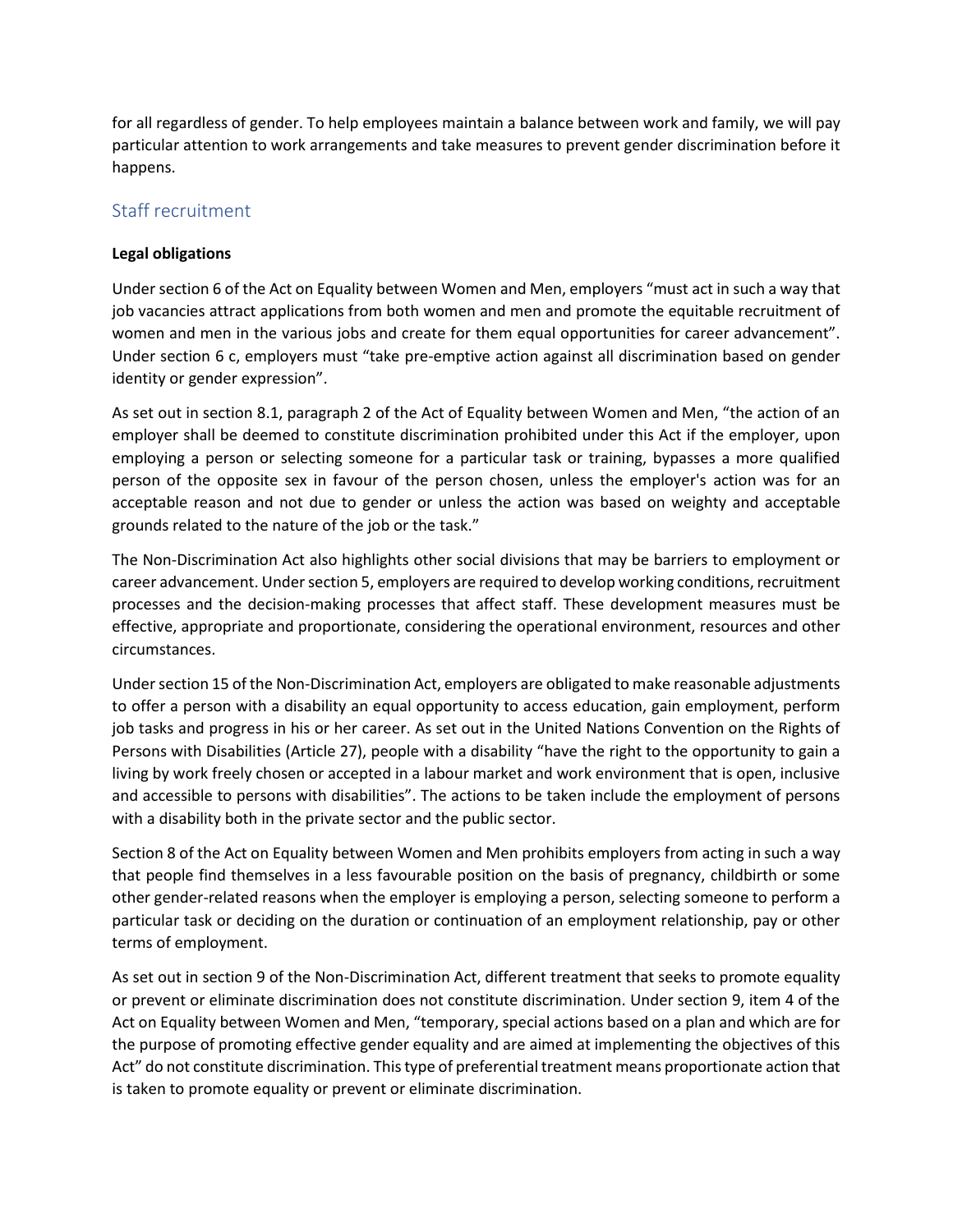Under section 15 of the Non-Discrimination Act, employers are obligated to make reasonable and appropriate adjustments to offer a person with a disability an equal opportunity to access education, gain employment, perform job tasks and progress in his or her career.

### **Targets**

When deciding on the duration or continuation of an employment contract, a person's age, gender or other prohibited grounds of discrimination will not affect the decision. The University will reduce gender segregation in its own practices. International recruitment is one part of the efforts to promote equality and non-discrimination.

We will support the continuity of employment by identifying the risks of discrimination faced by fixedterm employees, and employees who experience career interruptions (due to, for example, family leave) and by paying attention to vulnerable groups.

Our recruitment guidelines are clear and support equality and non-discrimination. Recruitment criteria are transparent.

The goal is gender equality in the executive ranks as referred to in the Act on Equality between Women and Men.

When undertaking development measures and implementing operational policies, we will consider the age and personal circumstances of staff. In the context of HR planning, we will take the age of the workforce into account and plan ahead: a significant number of employees, especially teaching and research staff, are due to retire over the next few years.

### **Development measures:**

- 1) In the faculties and units where the gender imbalance is significant (less than 30% of staff are women or men), the deans and directors will decide on the measures to be taken to address the imbalance and monitor the situation on an annual basis.
- 2) For a justified reason, the University may take affirmative action to promote equality through preferential treatment. We will look into the possibilities and preconditions for taking affirmation action in cooperation with employer and employee representatives.
- 3) We will generate research-informed and evidence-based knowledge of gendered recruitment practices. This can also be accomplished in connection with developing affirmative action procedures.
- 4) The University will test anonymous recruitment in positions where the anonymity of candidates can be retained at the beginning of the recruitment process.
- 5) When possible, the members of appointment committees and the appointees to expert positions will be equally selected from among candidates representing different genders. Follow-up data on recruitment activities will be collected on an annual basis.
- 6) When new positions are filled, efforts will be taken to remove the barriers to employment for persons with disabilities. For example, highlighting an accessible work environment when inviting applications for an open position will show the employer is committed to the principles of non-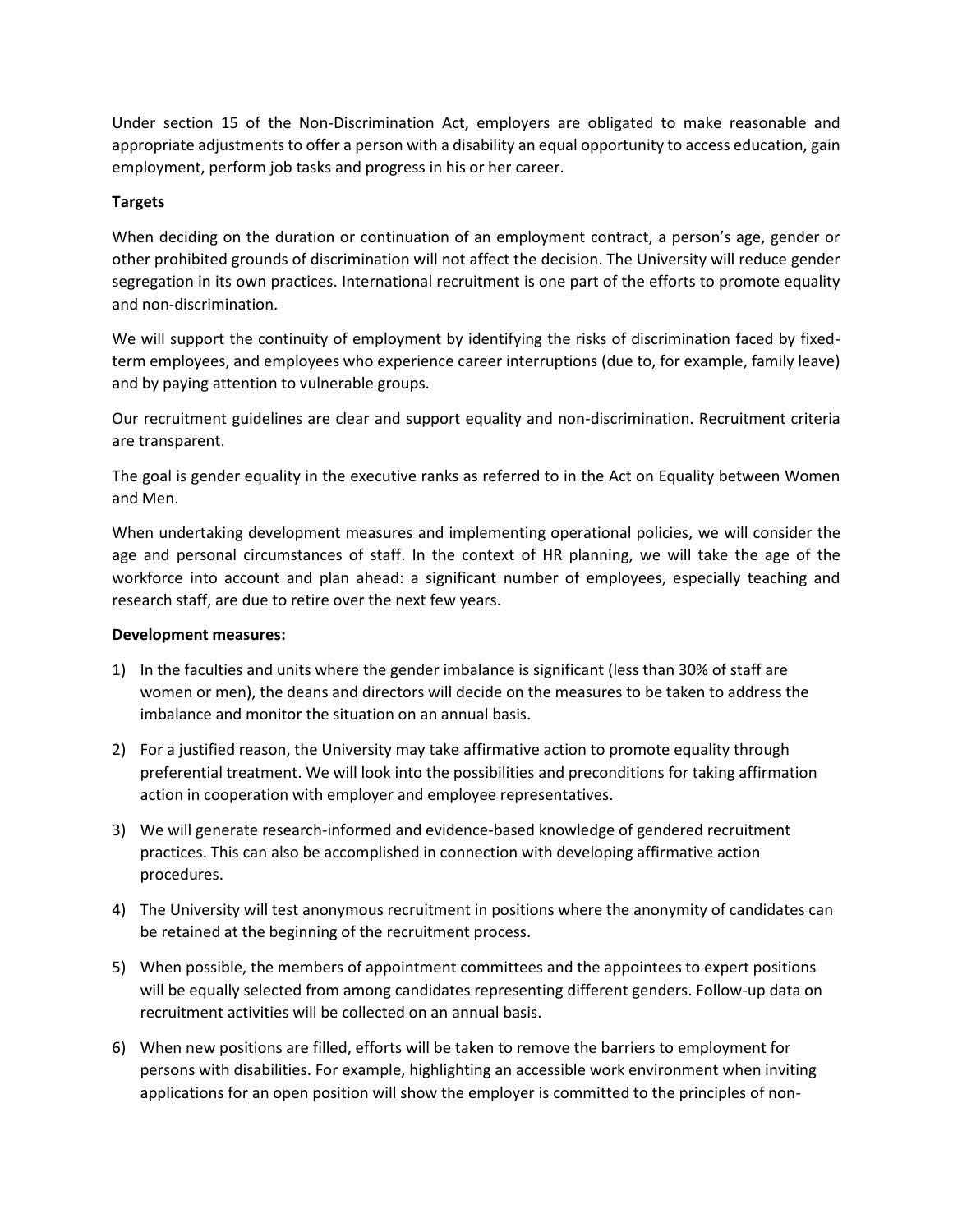discrimination, whereas the lack of this information will discourage applicants with a disability from applying for the position.

7) The University will develop the recruitment-related skills among supervisors and all those who participate in recruitment activities. The parties that are responsible for professional development activities will organise annual training for supervisors and staff involved in recruitment activities. Equality and non-discrimination laws will also be discussed during the training.

### **Responsibility:** *faculties; Cooperation Council; HR*

**Follow-up/indicators**: We will map out the experiences of stakeholders who have made use of anonymous recruitment.

We will monitor whether gender segregation has been reduced as a result of international recruitment. The faculties and units will deliver information about their planned measures and their implementation to the Equal Opportunities Committee.

HR Services will develop the monitoring of recruitment activities in cooperation with ICT Services to facilitate the collection of follow-up data.

### Equal pay

When deciding on pay and other terms of employment, a person's gender or other prohibited grounds of discrimination will not affect the decision.

#### **Legal obligations**

As set out in section 8 of the Act on Equality between Women and Men, the action of an employer constitutes discrimination if people find themselves in a less favourable position on the basis of pregnancy, childbirth or some other gender-related reasons when the employer deciding on pay or if the employer applies the pay or other terms of employment is such a way that one or more employees find themselves in a less favourable position based on their gender than one or more employees in the employer's service performing the same work or work of equal value. This section also prohibits discrimination based on gender identity or gender expression.

As set out in section 6 b of the Act on Equality between Women and Men, employers must carry out pay surveys to ensure there are no unjustified pay differences between the women and men they employ to perform the same tasks or tasks of equal value. If a pay survey (based on, for example, different job requirement levels or staff groups) reveals clear pay differences between female and male employees, the employer must look into the reasons for these differences. If the workplace has established a pay system where salaries consist of pay components, the central components must be inspected to determine the reasons for the differences. If there is no acceptable reason for the differences, the employer must take appropriate measure to address the disparity.

Under section 8 of the Act on Equality between Women and Men, the action of an employer constitutes discrimination if the employer applies the pay or other terms of employment is such a way that one or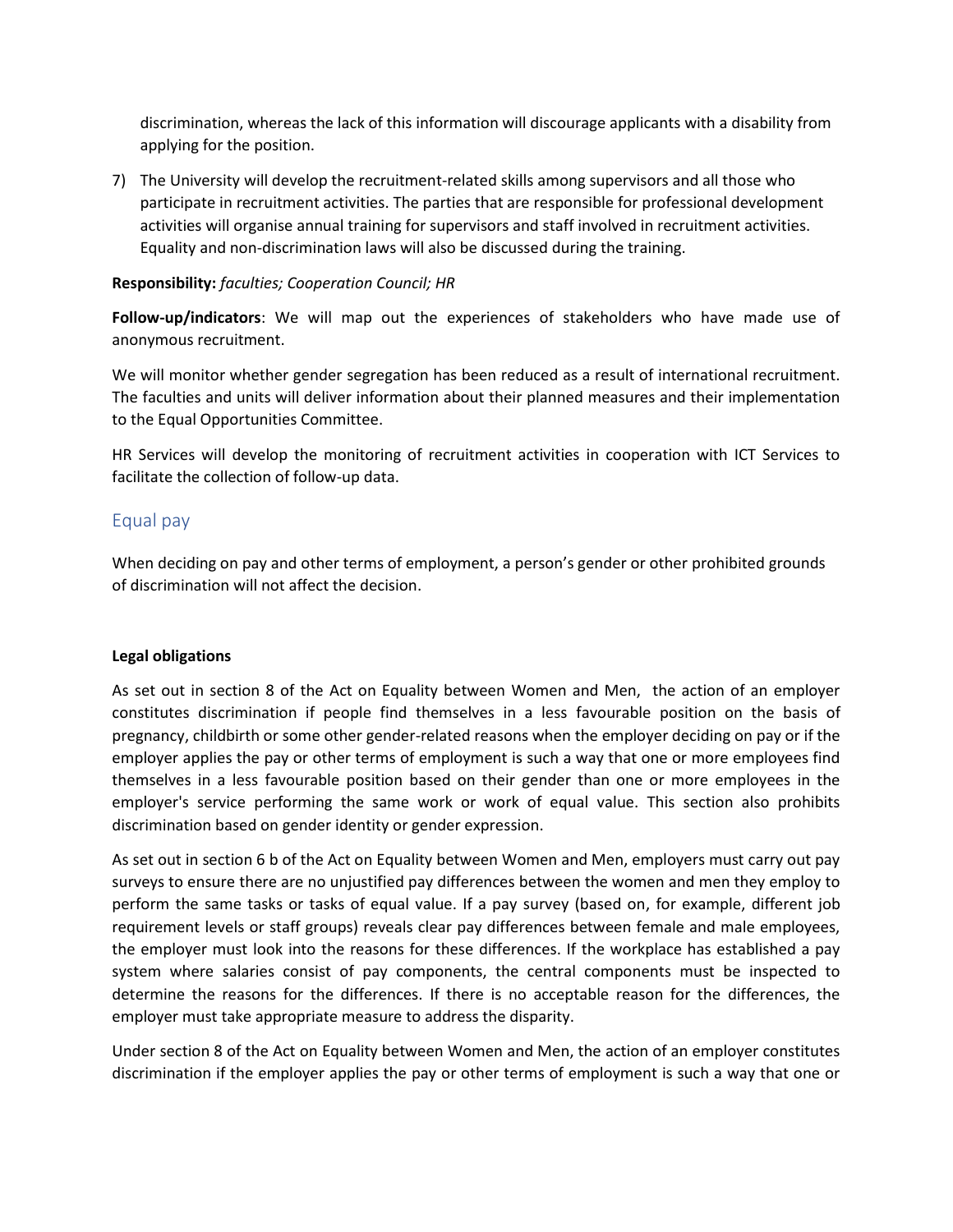more employees find themselves in a less favourable position based on their gender than one or more employees in the employer's service performing the same work or work of equal value.

### **Target**

The University supports a fair and equal pay policy.

### **Development measures:**

- 1) The assessment groups will be provided with data about the impact of gender by utilising statistics and research findings.
- 8) The gender impact of the harmonisation of salaries and job titles will be assessed: How have the changes affected pay among female and male employees? What changes have been made to the salaries and titles of female-dominated and male-dominated jobs? Have the changes increased or decreased the gender pay gap? Have the changes made to job titles affected female and male employees from a hierarchical perspective (such as possible changes in the titles of manager and director)?
- 9) Information about the identified challenges will be made available to the persons involved in salary assessments.
- 10) The University will create pay survey standards to facilitate the collection of detailed information about pay differences and ensure the availability of sufficient resources for carrying our pay surveys.
- 11) The collection of statistical data will be developed so that any gender differences concerning pay, recruitment and career advancement can be reported.

### **Responsibility:** *HR*

**Follow-up**: The University will carry out a pay survey and map out the changes made to the salaries and job titles of staff groups as a result of the university-wide harmonisation. We will collect feedback from employees involved in payroll activities and salary assessments and assess changes in pay among female and male employees.

### Career advancement

### **Legal obligations**

Pursuant to section 6 of the Act on Equality between Women and Men, the University has a duty to promote equality between women and men with regard to the terms of employment and develop working conditions to ensure they are suitable for all employees regardless of gender. As an employer, the University must facilitate the reconciliation of work and family life by paying special attention to working arrangements.

Under section 15 of the Non-Discrimination Act, employers are obligated to make reasonable and appropriate adjustments to offer a person with a disability an equal opportunity to perform job tasks and progress in his or her career. The criteria for assessing whether the adjustments are reasonable include the needs of the person with a disability, the size and financial position of the organisation, the nature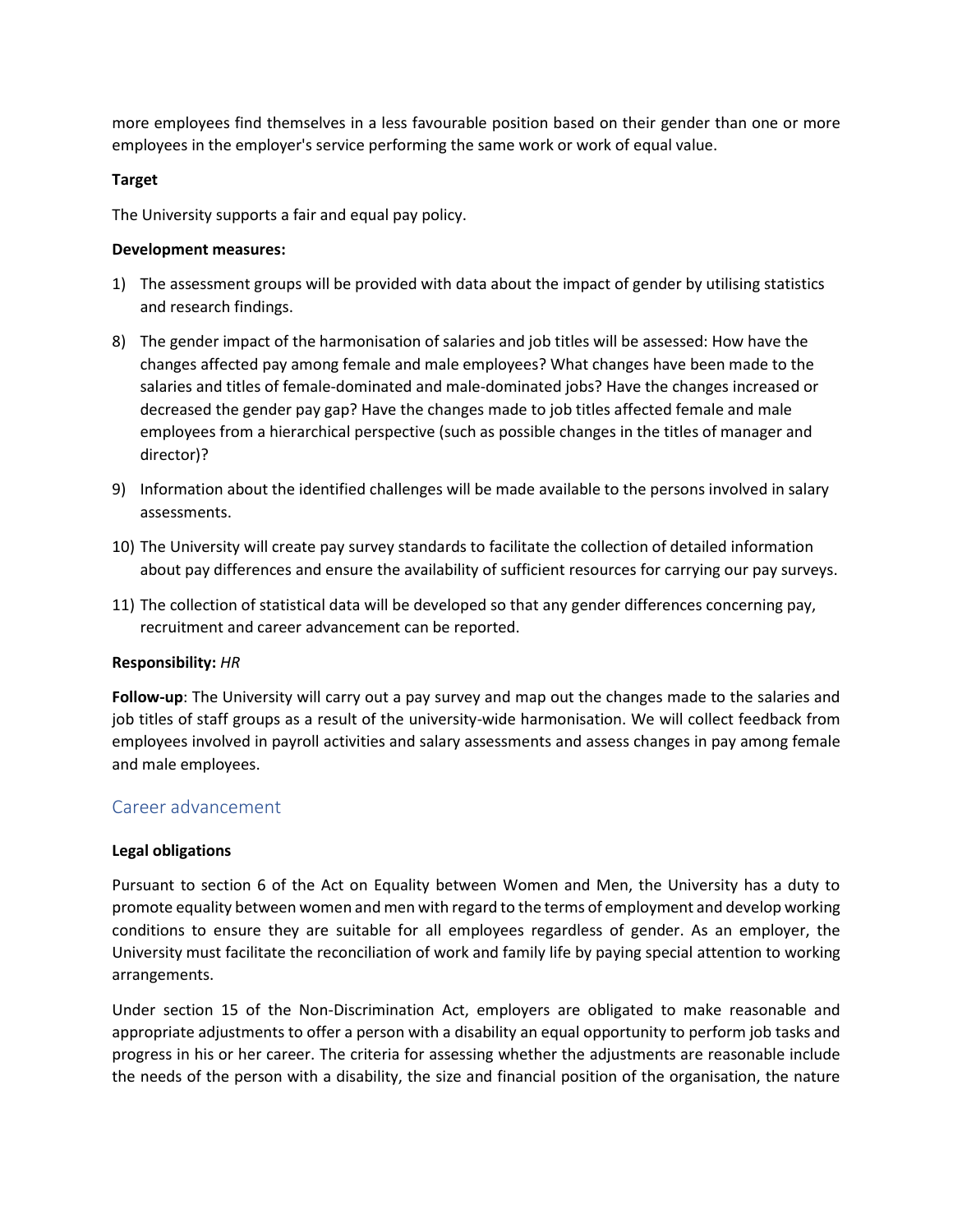and scope of the organisation's activities, the estimated costs of the adjustments and the support available for making them.

### **Target**

We support career advancement and professional growth among all staff and offer them opportunities to seek a variety of roles in line with the principles of equality and non-discrimination. The goal is to offer staff equal opportunities to seek career advancement and/or professional growth. The principles for career advancement are transparent.

The University's new organisational structure enables employees to seek career advancement by taking up not only supervisory positions but also senior specialist roles.

Orientation materials and practices must support equality and non-discrimination.

### **Development measures:**

- 1) Supervisors will support equality and non-discrimination among employees in terms of career advancement and professional growth. When supervisors develop their knowledge and competencies, the models and attitudes will spread throughout the organisation.
- 2) The impact of Covid-19 restrictions on occupational well-being and different genders and staff groups will be assessed. These impacts will also be mapped out when conducting professional development reviews and salary assessments. Difficulties resulting from the Covid-19 restrictions may not affect a person's career or pay.
- 3) The needs, strengths and working capacity of employees with a disability or a chronic illness and older employees will be considered when taking measures to develop occupational well-being. If an employee's work capacity changes during his or her career, flexible arrangements and adjustments will be agreed on. When employees are approaching retirement, the University will plan ahead to ensure different work arrangements can be put in place to ensure a flexible transition to retirement. The goals are to ensure an effective sharing of knowledge and a smooth change of roles and responsibilities. When measures are taken to promote well-being among staff, the accessibility of the work environment and teaching facilities will be taken into consideration.
- 4) The focus of HR plans will shift from fixed-term positions to permanent positions.
- 5) The University will help employees maintain a balance between work and family by putting in place flexible work arrangements. We will support the continuity of employment during and after family leave through HR planning, internal recruitment, long-lasting employment relationships and other instruments.
- 6) Supervisors will receive coaching for supporting the careers of persons who belong in ethnic or other minority groups.
- 7) The University will develop services that support international employees' integration into the university community.
- 8) The University will put together an orientation package for new employees on equality and nondiscrimination. Orientation will be offered to all staff.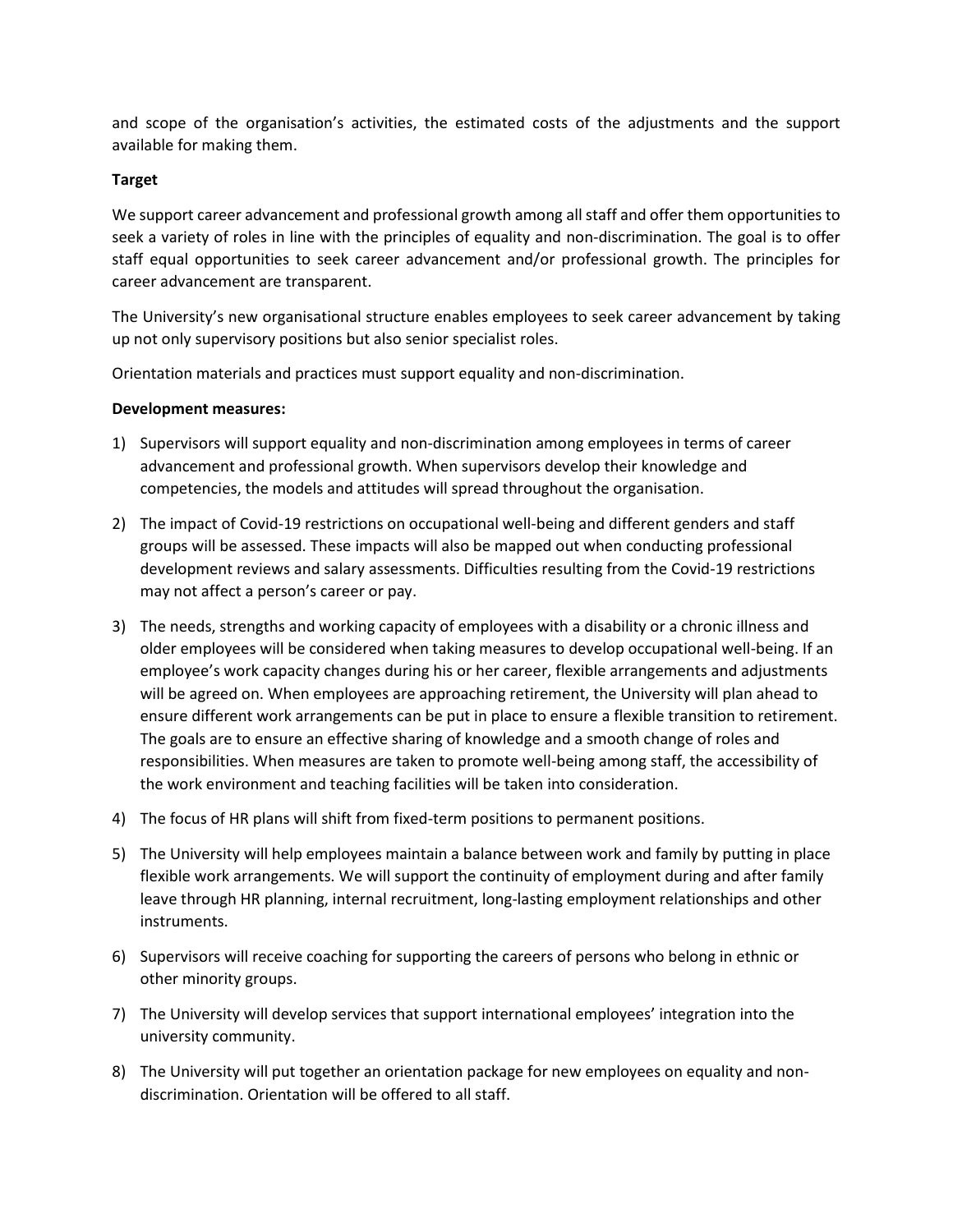## <span id="page-14-0"></span>VI Preventing inappropriate behaviour, harassment and bullying

Tampere University provides staff and students with an equal and non-discriminatory environment for learning and working. We have a zero-tolerance policy for harassment, discrimination, bullying and inappropriate behaviour. All the members of the university have a duty to intervene if they witness inappropriate behaviour, bullying or harassment.

We take complaints of inappropriate behaviour seriously. Complaints are processed in accordance with the principles of equality, fairness and confidentiality.

Staff members have the right to be accompanied by a harassment contact, occupational safety representative, other support person or trade union representative when matters relating to inappropriate behaviour are discussed. Students are likewise entitled to be accompanied by a support person, such as the student union's designated harassment contact.

We will pay attention to measures for preventing and eliminating sexual harassment, gender-based harassment, and other forms of harassment based on the other grounds for discrimination listed in the Non-Discrimination Act.

*Inappropriate behaviour* is a pattern of unwelcome behaviour that violates the code of good conduct or is inappropriate and disruptive in a work or classroom environment.

Harassment creates an intimidating, hostile, degrading or humiliating environment. Harassment is one form of discrimination. Harassment can be gender-based or sexual but also refers to unwelcome conduct based on, for example, language, nationality, religion, opinions, state of health or disability.

*Sexual harassment* is defined as any form of unwanted verbal, non-verbal or physical conduct of a sexual nature that violates the psychological or physical integrity of another person, whether intended or not, especially by creating an intimidating, hostile, degrading, humiliating or oppressive environment.

Gender-based harassment refers to unwanted behaviour relating to a person's gender, gender identity or gender expression, which is not sexual in nature and violates the psychological or physical integrity of another person, whether intended or not, especially by creating an intimidating, hostile, degrading, humiliating or oppressive environment.

*Racial harassment* is harassment directed at a person who identifies with an ethnic or racial minority group. Derogatory remarks about a minority or marginalised group also constitute racial harassment.

*Social media harassment* refers to the sending of abusive or threatening messages on social media. Social media harassment can include bullying, hate speech, harassment or leaving intentionally provocative or offensive messages known as trolling.

Harassment can also be directed at a person because of disability, external characteristics or functional ability. As persons with a severe disability may rely on others for some form of support, they may have difficulties with bringing up harassment or inappropriate behaviour that they experience.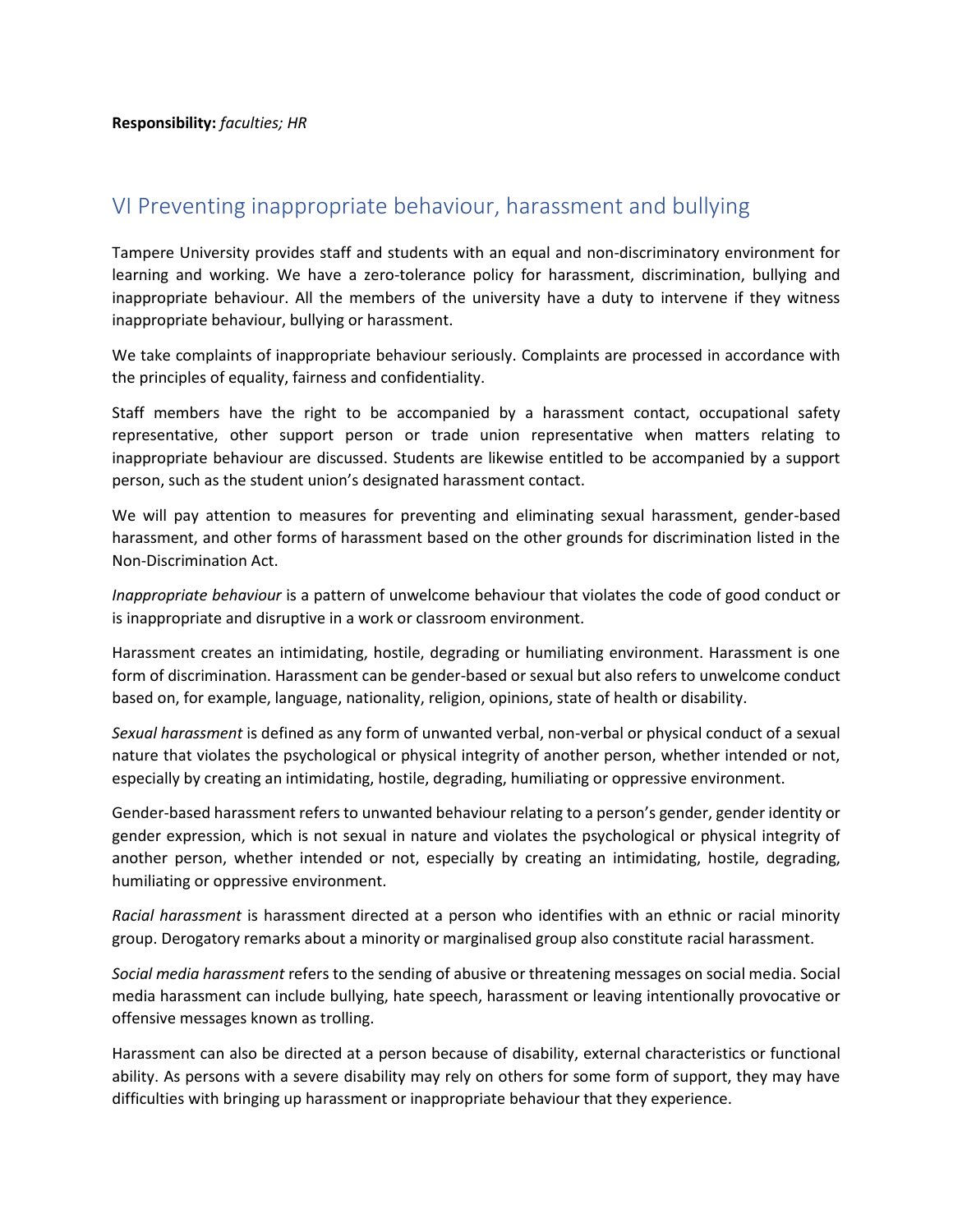It is also important to recognise *multiple (or intersectional) discrimination* where a person is discriminated against on two or more separate grounds.

*Bullying* is form of emotional abuse where aggression can take verbal, gestural, emotional or physical forms. Emotional abuse is a persistent and repetitive pattern of behaviour that can include, for example, bullying, belittling and other negative behaviour that makes the victim feel helpless. Harassment may be directed at one or more people. Emotional abuse makes the victim feel distressed, oppressed, humiliated and threatened.

### **Legal obligations**

Sexual and gender-based harassment and the giving or instructions or orders to engage in behaviour that results in discrimination are actions that constitute discrimination as defined in the Act on Equality between Women and Men.

If an employee experiences harassment or other inappropriate treatment at work that causes hazards or risks to the employee's health, the employer, after becoming aware of the matter, must, by using the means available, take measures to remedy the situation.

As set out in section 41 a of the Universities Act, students have a right to study in a safe environment. To guarantee a safe environment for learning, the University works to prevent inappropriate behaviour, harassment, discrimination and bullying directed at students and takes prompt action to address unwanted behaviour.

### **Target**

The University protects the freedom of scientific research and teaching by taking measures to prevent harassment and inappropriate behaviour directed at research staff, teaching staff, students and other staff and by supporting the members of the university community in case they experience such behaviour. When interacting with external audiences and in its role as an education provider, the University emphasises the importance of equality and non-discrimination and the prevention of inappropriate treatment.

The prevention of discrimination is also considered in the context of conventional and digital learning environments, teaching methods and learning materials.

The University and the student union have clear processes for responding to inappropriate behaviour, bullying, discrimination and harassment.

The University takes responsibility for creating a safe environment for working and learning by raising awareness among students and staff of the policies and procedures established by the University and the student union for dealing with harassment, discrimination and bullying.

### **Development measures and responsibilities**

The University has updated th[e procedure](https://intra.tuni.fi/en/handbook?page=2673) for responding to conflicts and inappropriate behaviour among staff. The procedure will be discussed when the units host staff events where the results of workplace surveys are presented. In addition, the concept of inappropriate behaviour in the workplace will be discussed and the University's early support model will be presented during these events. Such events take place every three years, and all staff in the relevant faculty/unit are invited to attend.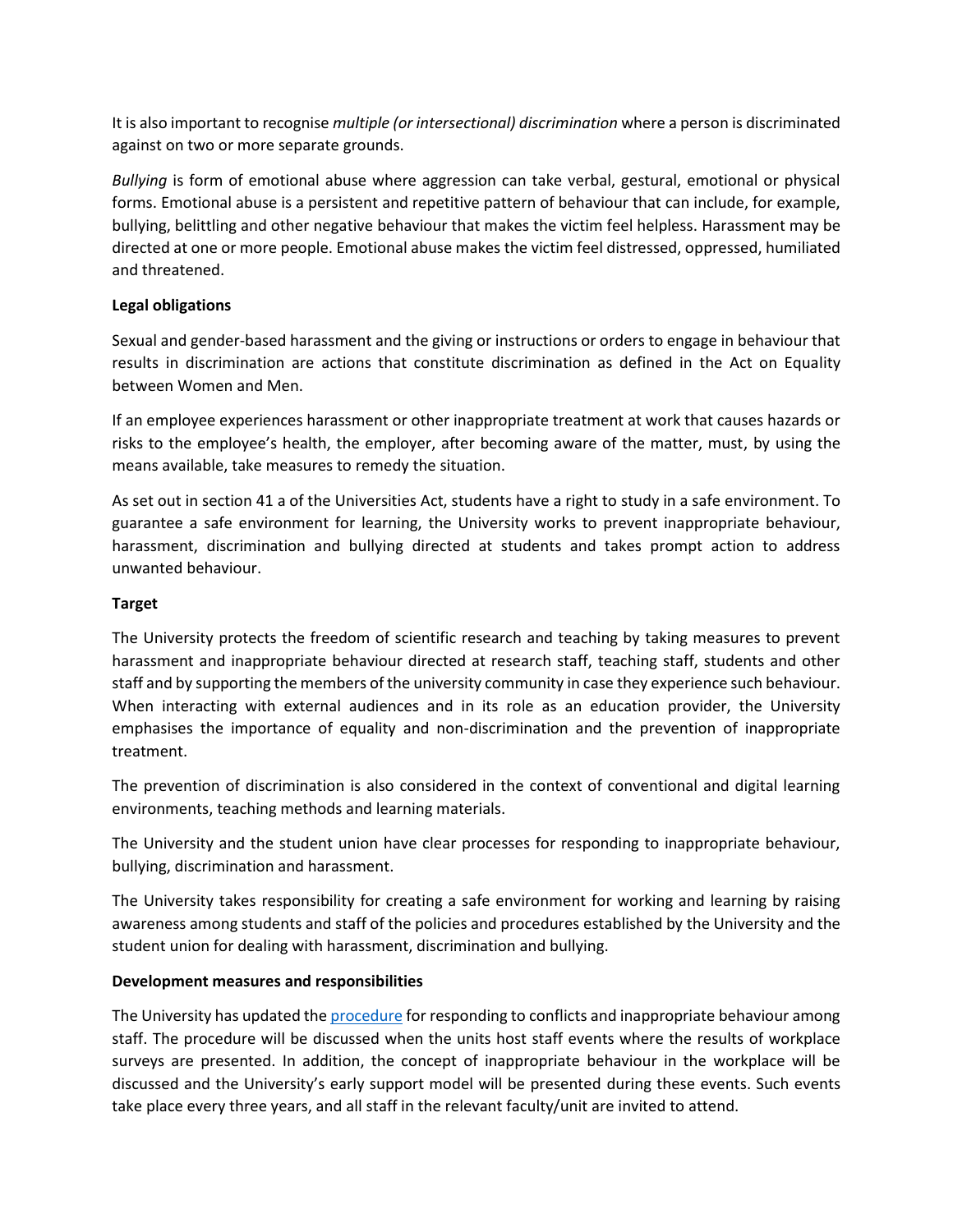### *Responsibility: occupational health and safety organisation; HR*

The University does not have a separate procedure for responding to harassment among students. The procedure will be drawn up together with the student union.

### *Responsibility: The University's harassment contacts; HR; Education and Learning; the student union's harassment contacts*

Clear instructions for responding to inappropriate behaviour are available for both students and staff on the intranet. Academic advising staff (including study counselling psychologists, counsellors, and heads of study services) are able to provide more information about these guidelines to students. Supervisors are familiar with the policy and procedures for addressing conflicts and inappropriate behaviour.

### *Responsibility: HR; Education and Learning*

The procedure for responding to conflicts and inappropriate behaviour applies to all cases where members of the university community experience harassment, bullying or inappropriate behaviour at the University. The University will clarify the procedure to make sure relevant stakeholders are aware of their role at different stages of the process. This will be completed in early 2021 and communicated to the university community.

### *Responsibility: HR; occupational health and safety organisation*

The University assesses the safety of the learning environment every three years. The policy for responding to harassment and inappropriate behaviour will be presented to students at the event where the results of this assessment are discussed.

### *Responsibility: study environment inspection group; Education and Learning; occupational health and safety organisation; FSHS; student union*

Staff are advised to report harassment by filling out a dedicated form and submitting it to the University's designated harassment contact. The procedure will be clarified: the process that begins after reporting harassment will be described on the intranet page titled Inappropriate conduct, harassment and bullying.

### *Responsibility: HR; occupational health and safety organisation; student union*

Tampere Universities will prepare a policy for responding to harassment on social media. The policy will set out the procedure for dealing with harassment, hate speech and social media storms and identify contact persons who will provide advice and support. Tampere University and Tampere University of Applied Sciences will set up a shared email address for inquiries relating to social media harassment. The instructions will be published on the intranet and taken into use in early 2021.

### *Responsibility: Safety Team; Communications; HR; student union*

The University has designated both male and female harassment contacts who provide advice and support for responding to harassment. Staff members can also contact the staff involved in occupational health and safety activities with related questions.

### *Responsibility: HR; occupational health and safety organisation*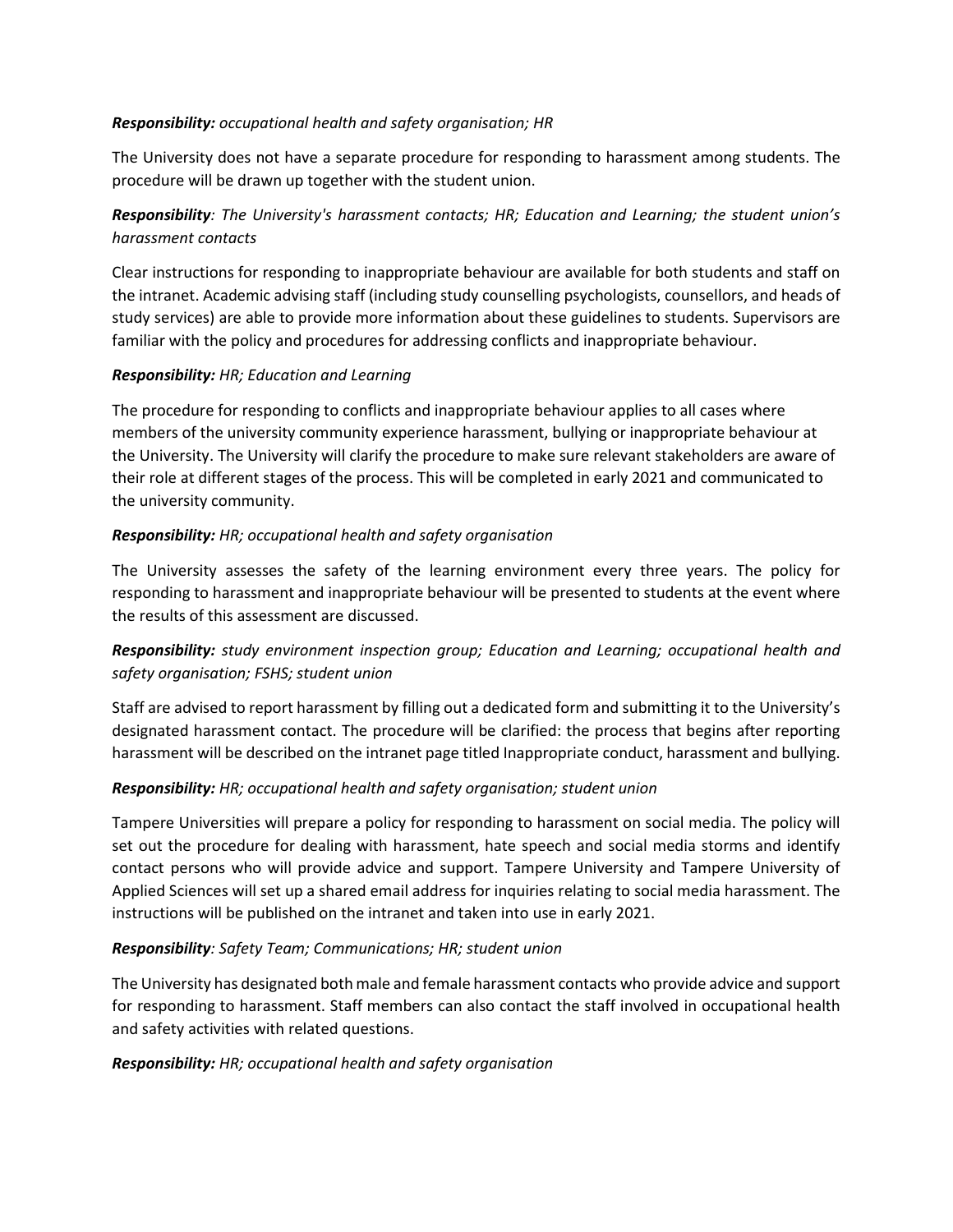We have a zero-tolerance policy for all forms of inappropriate behaviour, harassment and bullying. Anyone who witnesses inappropriate behaviour has a duty to report it through the appropriate channels. The University has designated contact persons and clear policies and procedures for responding to and addressing inappropriate behaviour.

### *Responsibility: Operative management; HR; occupational health and safety organisation*

The University has a policy for providing support as early as possible in response to problems and concerns. Problems are addressed before they escalate. All supervisors are aware of their roles and responsibilities when it comes to dealing with inappropriate behaviour. We ensure this by proving sufficient orientation to supervisors as well as staff training.

#### *Responsibility: HR*

#### **Follow-up**

*Inappropriate behaviour, bullying and harassment:* The University's designated harassment contacts will respond to reported harassment and take action in cooperation with the employer and/or occupational healthcare professionals, if necessary. Reports of harassment will be processed between the employer representatives and the employee concerned, and, if the employee so chooses, with the trade union representative. The process does not include public communications.

The student union's designated harassment contacts offer confidential support to students who have experienced harassment. They will not take action without the consent of the person who contacted them. If necessary, TREY's harassment contacts will look into harassment reports in cooperation with the University's harassment contacts. No statistics are compiled of harassment cases to protect privacy.

*Reporting harassment:* After a harassment report has been duly processed, a decision will be made. If follow-up measures are agreed, the harassment contacts/occupational safety representatives will contact the parties concerned later on to make inquiries. No statistics are compiled of harassment reports to protect privacy.

*Workplace surveys*: Suggestions for further development are made when the results of workplace surveys are presented to staff. The occupational health and safety organisation will ensure that the implementation of the measures is monitored.

*Harassment on social media:* Guidelines for responding to harassment on social media have been prepared, and the University has set up an email address for reporting social media harassment. The number of contacts will be monitored. The procedures will be developed based on follow-up data.

## <span id="page-17-0"></span>VII Education and learning

Tampere University promotes equal access to education and ensures that, for example, student admissions, teaching arrangements and student assessment practices are in line with the principles of equality and non-discrimination. The members of the university community must identify factors that are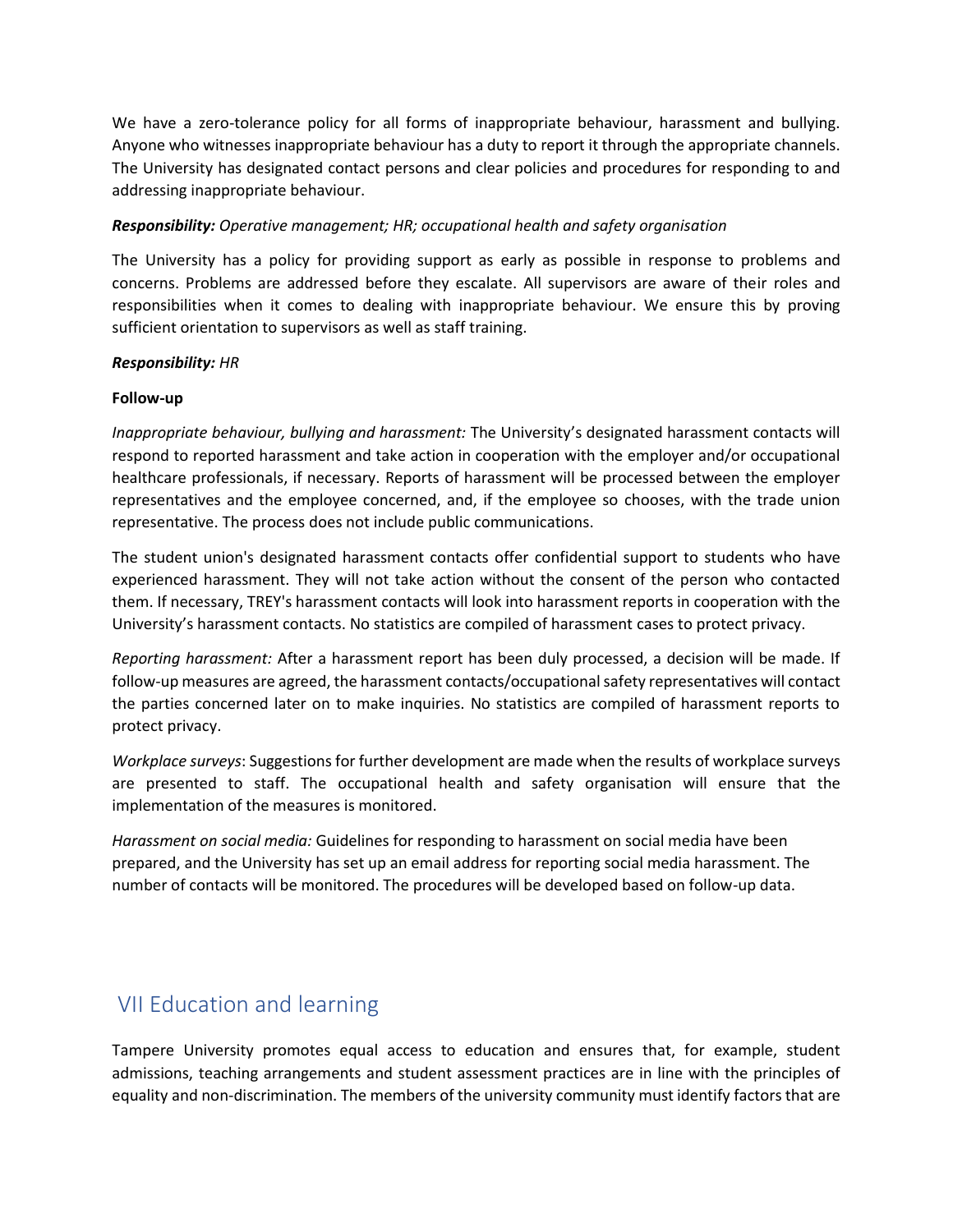making it difficult for students to participate in the activities and address these factors. The opportunities for participation cannot depend on wealth, social status, age, language, personal circumstances, educational background or other personal characteristics.

As an education provider, the University must ensure that everyone has equal opportunities to study and pursue professional development and that teaching, research and learning materials support equality and non-discrimination and also reflect social and cultural diversity.

Our teaching must promote equality and non-discrimination both in terms of content and methods.

Students must be treated equally and without fear of discrimination in the context of teaching. All students are offered equal opportunities to study and complete their degrees on time.

### **Legal obligations**

As set out in section 6 of the Non-Discrimination Act, education providers and educational establishments must assess their compliance with non-discrimination requirements and take appropriate measures to promote non-discrimination. The development measures must be effective, appropriate and proportionate, considering the operational environment, resources and other circumstances.

As stated in section 6 c of the Act on Equality between Women and Men, education providers are "obliged to take pre-emptive action in a purposeful and systematic manner" against all discrimination based on gender identity, gender expression and other grounds of discrimination listed in the Non-Discrimination Act.

Under section 15 of the Non-Discrimination Act, education providers must make reasonable adjustments to enable a person with a disability to study. The criteria for assessing whether the adjustments are reasonable include the needs of the person with a disability, the size and financial position of the education provider, the nature and scope of the activities, the estimated cost of the adjustments and the support available for making them.

The Finnish National Agency for Education provides education providers with guidance and advice on physical and digital accessibility.

### **Targets**

We offer all our students equal access to physically and digitally accessible support and guidance services.

Our learning materials, teaching strategies, educational technologies, and student assessment methods treat all students fairly and are accessible to all.

When instructional strategies and learning materials are selected, social and cultural diversity within the university community must be considered to ensure persons who identify with marginalised groups are not exposed to harassment or discriminatory practices. Teachers are recommended to include a content warning in learning material that contains sensitive material or material that may be disturbing to some students. There must always be a justified reason for using such material in a teaching context.

In this policy, the term physical accessibility refers to the physical campus environment, including the buildings and outdoor areas. Digital accessibility refers not only to information and websites but also services and attitudes. Accessible teaching is approachable and provides students, who differ in terms of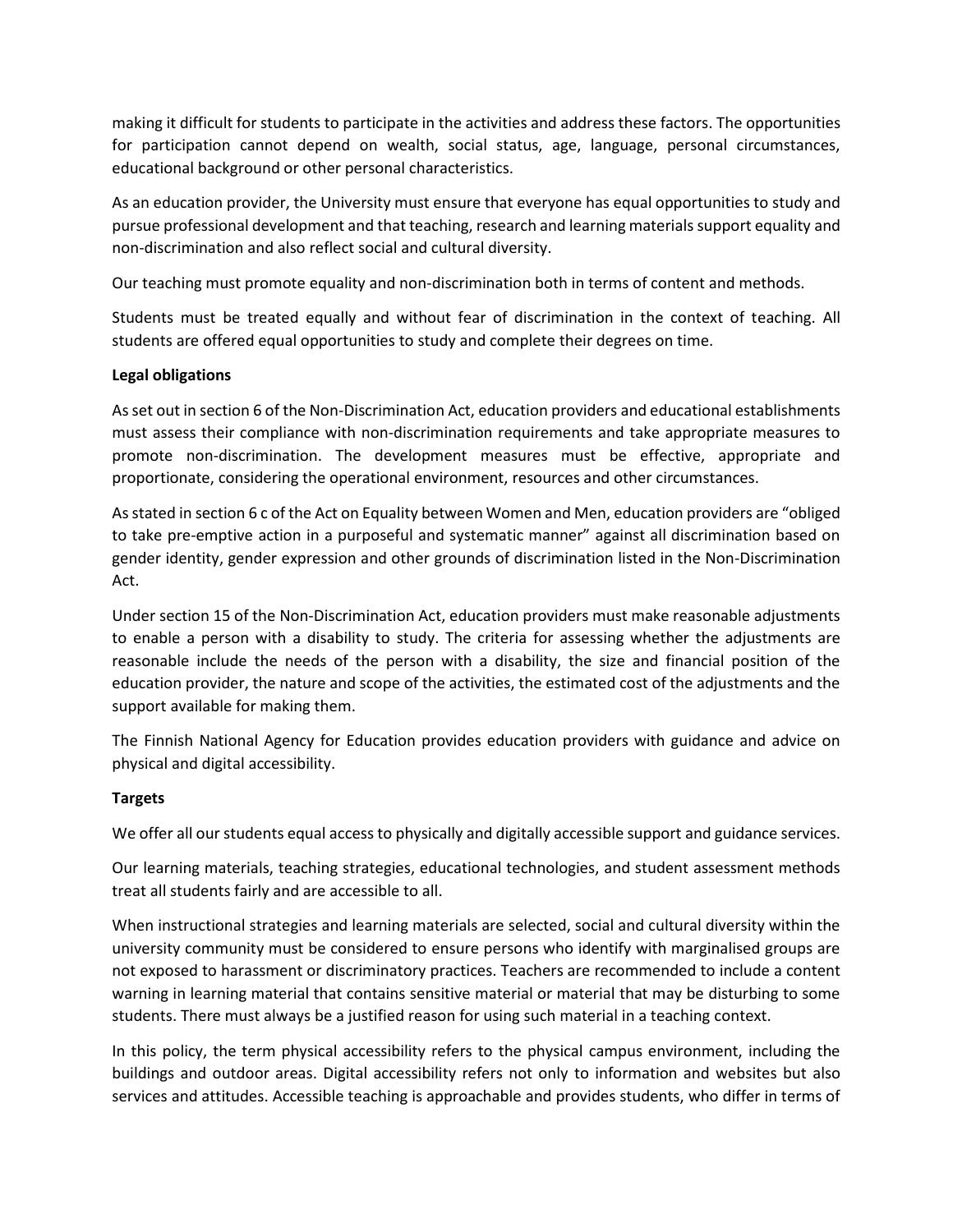their personal characteristics and circumstances, with equal opportunities for participation. While physical and digital accessibility benefit everyone, they are essential for providing equality of opportunity for students with a disability. An accessible learning environment is accessible from physical, psychological and social perspectives. Physical and digital accessibility ensures equability of opportunity for all students. We have a clear procedure for providing students with special arrangements, of which both students and teaching staff are made aware. In addition, we are working to ensure that free-time activities organised by societies and associations affiliated with the University are accessible.

Planning that supports equality and non-discrimination is part of curriculum design and the development of academic advising and guidance. As set out in the guidelines for academic advising and guidance, the University, as an education provider, has a duty to ensure that all students have equal opportunities to study and make academic progress.

Students have an equal opportunity to apply for admission and study at the University despite their nationality or socio-economic status. When developing student admission practices, we will identify and address possible discriminatory practices.

We will make sure that names and gender markers that appear in degree certificates can be changed afterwards.

### **Development measures and responsibilities**

We will ensure the student admissions system treats all applicants fairly. The criteria for admitting students to bachelor', master's and doctoral programmes are openly available and justified. The student admissions process will be developed from the perspectives of digital and physical accessibility. The guidelines for requesting special arrangements will be regularly reviewed and assessed. Information about the physically and digitally accessible environment for learning must be easily available to all.

### *Responsibility: Education and Learning*

We will monitor student admissions processes from the perspectives of equality and non-discrimination. Based on the collected data, we will take measures, for example, to prevent structural racism and address gender gaps in different fields of study, if necessary. Students' different backgrounds will be considered when developing student admissions. The work of the faculties relating to student admissions will be supported.

### *Responsibility: Education and Learning; degree programme committees*

The University and the student union will regularly conduct student surveys and collect feedback to invite students to share their experiences of equality, non-discrimination, digital accessibility and physical accessibility. We will develop the activities together based on international surveys and feedback.

### *Responsibility: Education and Learning; Financial Service; ICT Services; student union*

Students' gender, age or other personal characteristics will have no impact on the assessment of student performance or their supervision and guidance.

### *Responsibility: teaching staff; all academic advising and guidance staff*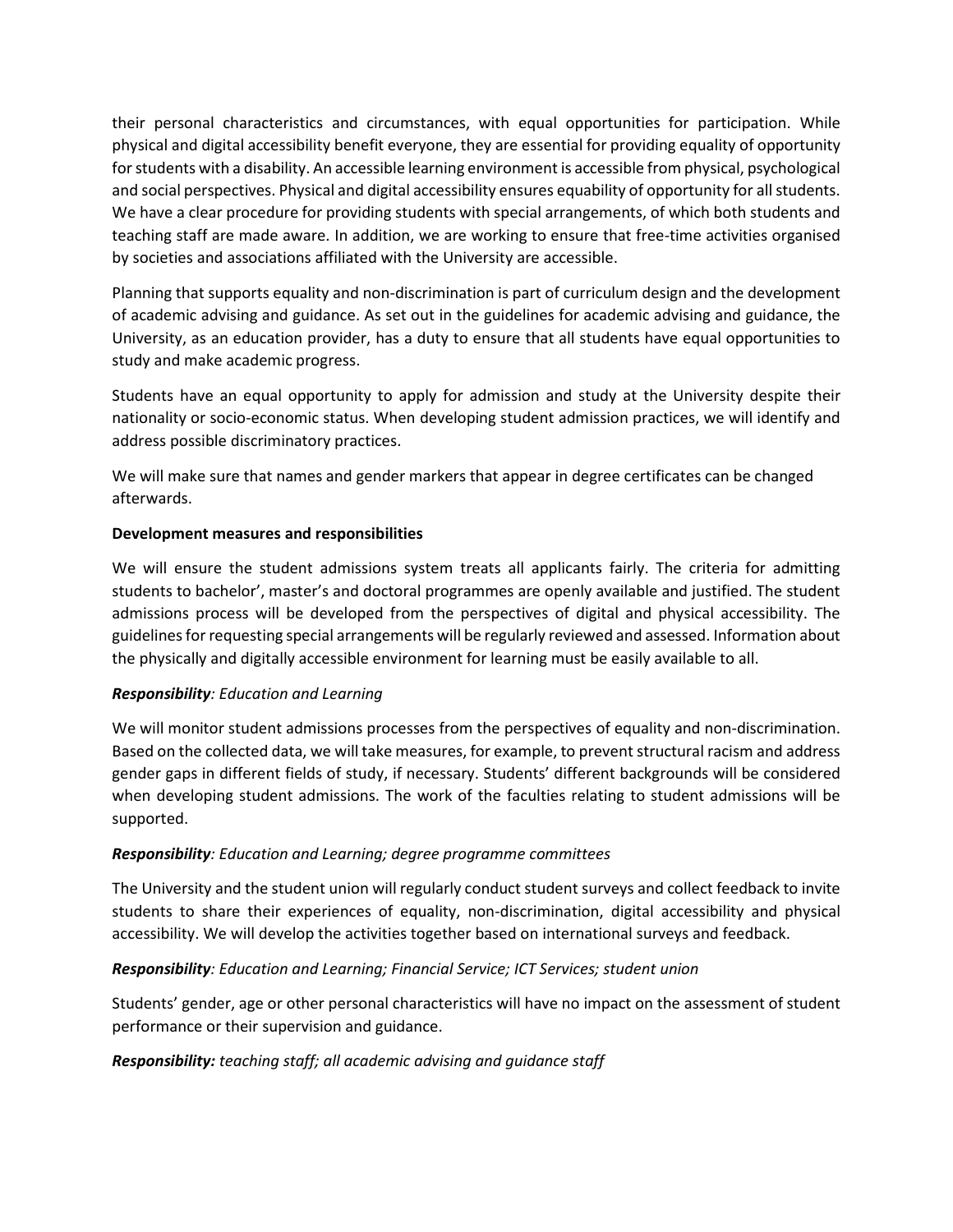To help students strike a balance between their personal life, family, work and studies and offer them equal opportunities to their maintain academic progress, we will develop flexible learning opportunities, such as alternative course completion options.

### *Responsibility: Education and Learning; curriculum committees*

Tampere University will promote the equality and accessibility of national student admissions collaboration.

### *Responsibility: Education and Learning; other stakeholders responsible for student admissions*

When creating a competence-based curriculum, the competencies that students must acquire to achieve a specific grade are defined. This will facilitate fair assessment practices that are not affected by any reasons related to students' personal characteristics.

### *Responsibility: Teaching staff; degree programme committees; faculties/units*

We will train our teaching staff and academic advising staff on accessibility themes and how they can be taken into account in everyday work. We will offer training sessions and raise awareness of the information and support that is already available.

### *Responsibility: Education and Learning; HR*

We will instruct teachers to use accessible learning materials, educational technology, teaching strategies and student assessment methods that are fair to all students and also steer students to behave in an equitable manner. We will ensure teachers have the necessary skills to use accessible learning materials, educational technologies, teaching strategies and assessment methods.

### *Responsibility: faculties/units; degree programme committees; support for developing learning environments*

We will improve equality, among other things, by reducing possible physical, cultural, social and digital barriers that exist within the university community. To achieve this, we must provide diversity training and establish university-wide guidelines for improving accessibility.

### *Responsibility: HR; Education and Learning; Facilities Management*

We will review and assess student admissions and pathways to degrees from the perspectives of equality and non-discrimination. Necessary measures will be taken in response to the findings.

### *Responsibility: Education and Learning; Education Council*

When teaching and related support services are developed, we will take measures to increase awareness among teachers and students of the possibility to request special arrangements. Students may be eligible for special arrangements if they have a diagnosed learning difficulty, an illness or a disability. We will increase awareness of the procedure for requesting special arrangements.

### *Responsibility: Vice President for Education; degree programme committees; teaching staff; Education and Learning*

The University will address and prevent discrimination against individuals because of religion or belief.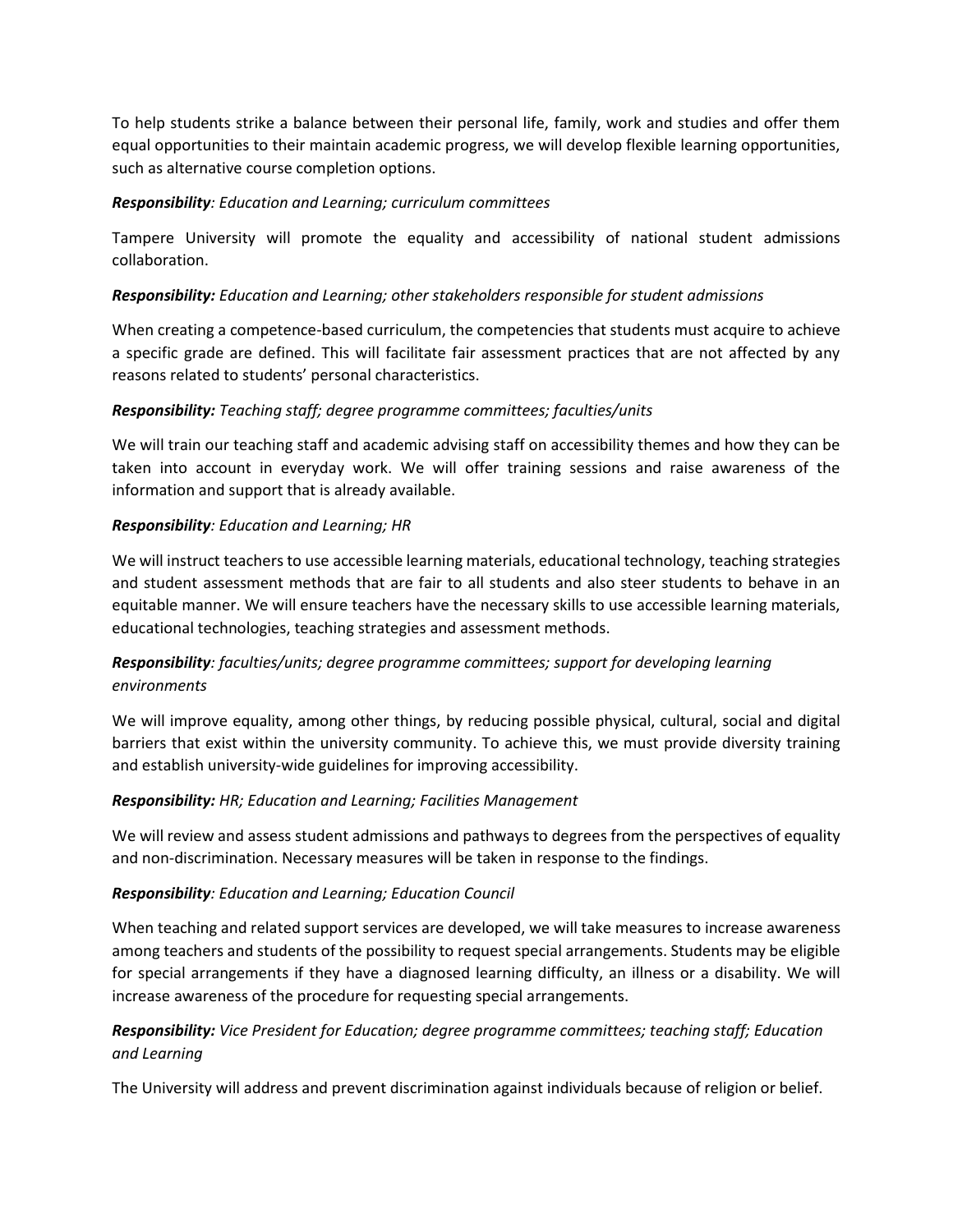### *Responsibility: curriculum committee of the faculties/units; teaching staff; Education and Learning*

The diversity of the university community and applicants will be highlighted in our marketing and communications.

### *Responsibility: Communications; Education and Learning*

The accessibility of the campuses, buildings, facilities and learning environments will be improved when renovating and remodelling the existing premises or building new ones. Gender diversity will be considered when designing and renovating the premises. Accessibility will be considered in the context of building maintenance.

### *Responsibility: Facilities Management*

Tuition fees place students coming from outside the EU/EEA countries in an unequal position. The University will invest in a scholarship system to promote the equal position of students who are required to pay tuition fees. Besides academic performance, the scholarship system will take into account the need for financial support. We will look into the impact that the introduction of tuition fees (possibly in cooperation with other universities in Finland) has had on international students' opportunities to study in Finland, their well-being and integration into Finnish society. The University will collect data about tuition fees, the personnel costs associated with the scholarship system, and student marketing costs. The data will be made openly available to the university community.

### *Responsibility: Education and Learning*

We will develop the instructions and practices relating to internships and student mobility to ensure they do not place students at an unfair disadvantage. Internships and exchange programmes must be safe for students who identify with monitory groups, and they may not expose students to discrimination or harassment. In case of problems, the University must provide affected students with the necessary support. The University must enhance disabled students' access to internships and student exchange and take disability into account when developing related support services.

### *Responsibility: Education and Learning; teaching staff*

We will assess the extent to which the degree programmes offered by Tampere University provide students with an understanding of non-discrimination and related legislation and the ability to promote non-discrimination.

<span id="page-21-0"></span>*Responsibility: faculties/units; degree programme committees*

## VIII Research

We support the career advancement of researchers from different backgrounds to ensure that all employees who carry out research have equal opportunities to advance and progress in their career.

### **Legal obligations**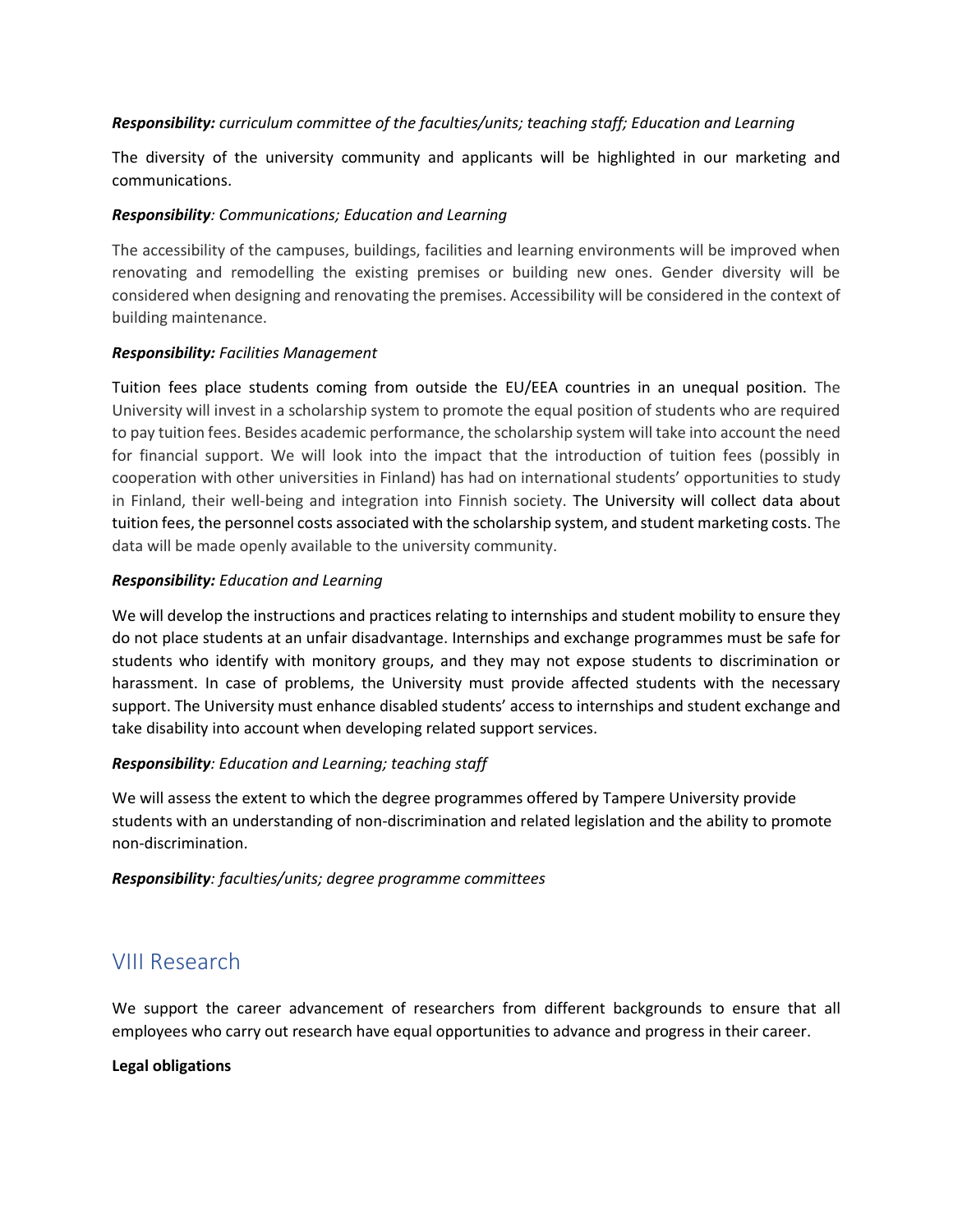The freedom of scientific research is a constitutionally protected right in Finland. The freedom of scientific research entails the right to select one's research topics and methods. It also entails the right to publish research findings, a concept that is closely connected to researchers' freedom of speech. Researchers must be able to publish their findings without fear of sanctions, threats or persecution. When research is conducted, it is necessary to comply with ethical principles and respect the fundamental rights guaranteed by the constitution.

### **Target**

The principles of equality and non-discrimination will be adhered to when recruiting research staff and doctoral students.

Doctoral researchers will be supported, supervised and assessed based on the same criteria.

The decision-making processes concerning research positions and funding will be fair and transparent.

Grant holders will be supported by providing them with workspace and access to University-provided information systems. In addition, their integration into the university community will be supported with the help of everyday practices and by offering them opportunities for participation. We will improve the prerequisites for research among research and teaching staff by putting in place flexible work plans and substitute arrangements.

### **Development measures and responsibilities**

The equal and non-discriminatory treatment of researchers not only during the recruitment process but also during employment is a key principle for Tampere University. We take persistent measures at the faculty-level and the University-level to monitor and promote compliance with this principle.

### **Responsibility:** *faculties; HR*

The opponents and preliminary examiners of doctoral dissertations will be equally selected from among male and female candidates when possible.

### *Responsibility: faculties*

When research tasks are organised, researchers' personal circumstances will be considered when necessary. Staff members' research work will be supported and promoted across the University.

### *Responsibility: deans/heads of unit*

Open positions for doctoral researchers and tenure-track faculty will be internationally advertised if possible. All those interested in academic research will be equally encouraged to apply for the positions.

When new tenure-track faculty members are hired (especially if the academic rank of the position, ranging from assistant professor to full professor, is not defined in advance), it is important to ensure that the appointment criteria are clear and transparent and that the members of the recruitment committee are unbiased experts in the field of the open position.

### *Responsibility: faculties; deans/heads of unit*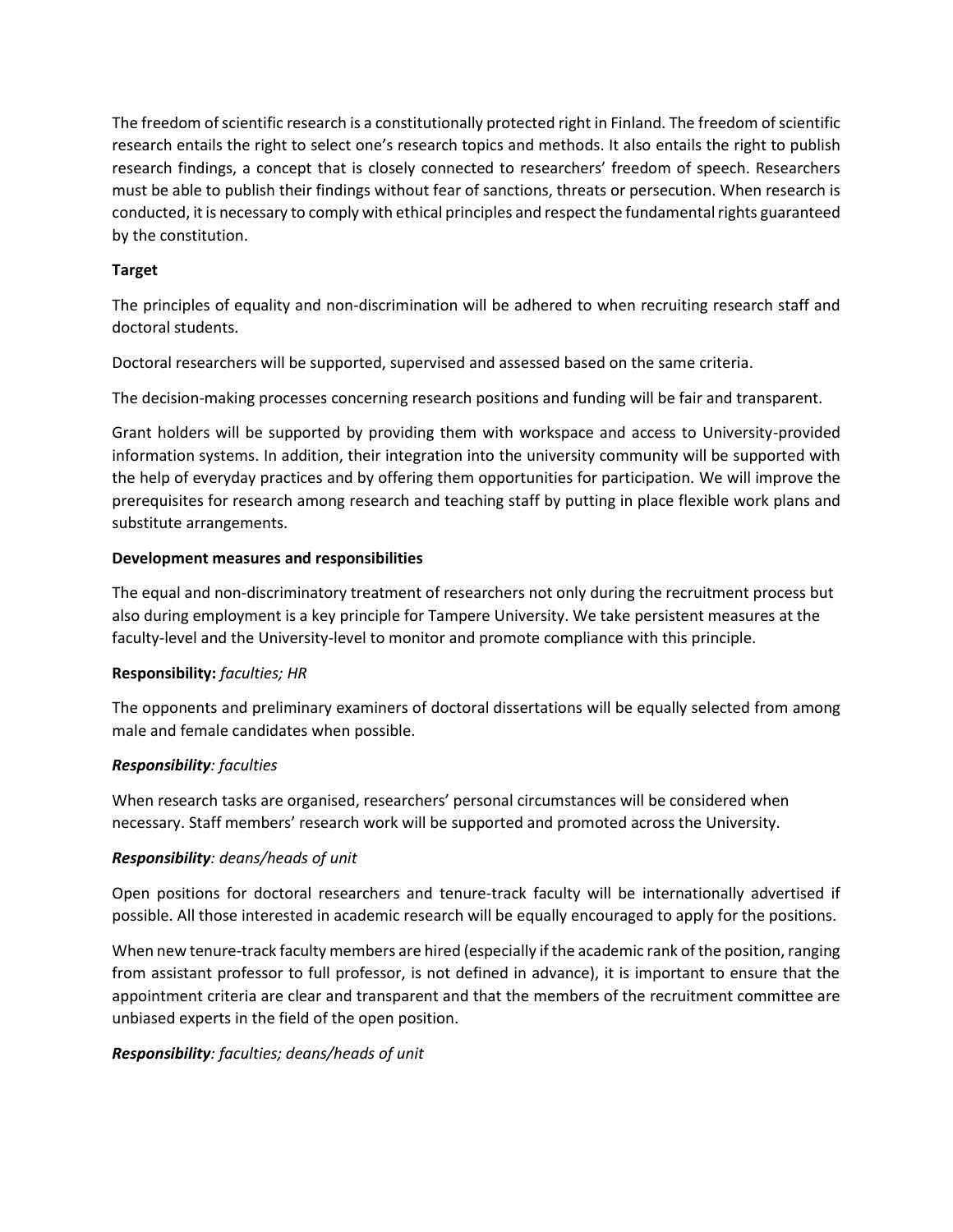As stated in the University's guidelines for academic advising and guidance, a supervisory plan is drawn up with all doctoral students to support their professional development as a whole.

### *Responsibility: faculties; counsellors; Education and Learning*

The University's principles for allocating research funding may not be directly or indirectly discriminatory. When funding is awarded, the need to extend the grant period, for example, due to family leave or other legal grounds will be taken into account. When recruiting research staff, family leave will not have a negative impact when assessing candidates' research merits.

### *Responsibility: operative management; faculties; HR*

### **Follow-up**

The University's coordination group for doctoral education (under the supervision of the vice presidents) and the faculty-specific doctoral education committees (under the supervision of deans) will monitor and assess the quality of doctoral education provided by the faculties. The Doctoral School at Tampere University will periodically conduct surveys to explore the achievement of the objectives described above and follow up on the implementation of the agreed measures in the context of doctoral education.

While assessing the objectives and measures described above, a special emphasis will be placed on the recruitment of research staff, the admission of doctoral researchers, career advancement and the development of the prerequisites for undertaking research. Surveys will be conducted at regular intervals to look into these questions.

## <span id="page-23-0"></span>IX Monitoring and assessing the achievement of equality and nondiscrimination objectives

The University will follow up on and assess the achievement of the equality and non-discrimination objectives not only by monitoring compliance with this policy but also by integrating the follow-up procedures into other university-wide assessment processes. The monitoring and assessment of equality and non-discrimination will also be integrated into general cooperation activities, operations management and the planning and assessment cycles. Where possible, the existing information systems and sources of data will be utilised. The collection of follow-up data will be developed with the help of digital systems.

The Equal Opportunities Committee will assess the achievement of the objectives and the implementation of the agreed measures and draw up a report when this policy expires. The Equal Opportunities Committee will present the report to the Management Group of Tampere University, which will comment on the development measures that are proposed by the Equal Opportunities Committee based on the report. The information included in the report will be utilised to prepare a new policy on equality and nondiscrimination. The achievement of the objectives will be assessed based on the materials generated during the operations management process (such as annual reports, pay surveys, staff well-being surveys, faculty-/unit-level assessments of curriculum development, student surveys) and separately collected